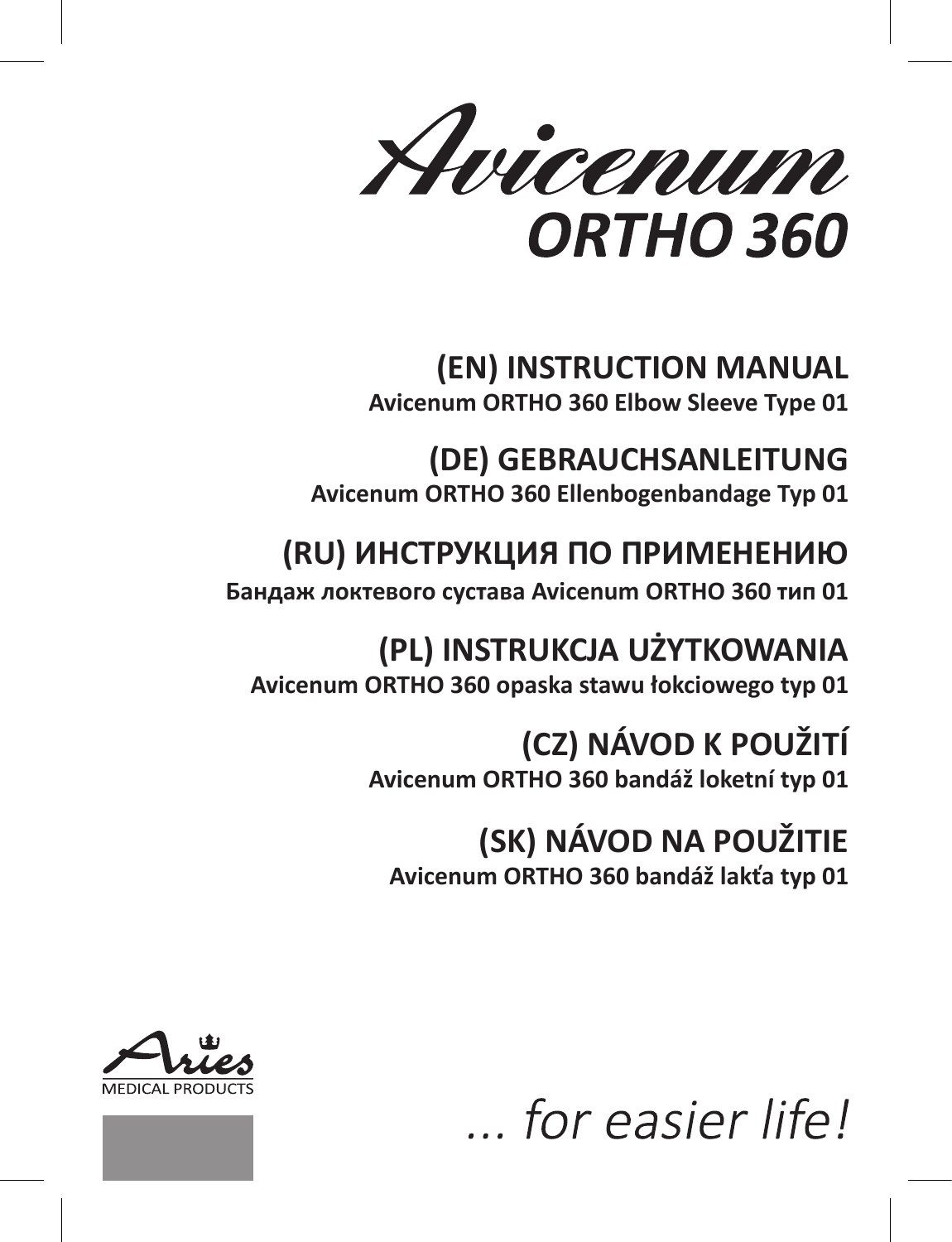#### **(EN) Dear customer,**

In your hands, you are now holding a medical elbow sleeve for post-operative and posttraumatic therapy. You can maximize the benefits of the product by its proper use and maintenance.

**Avicenum ORTHO 360 Elbow Sleeve Type 01** is manufactured by the circular knitting technology. The materials used are non-irritating and latex-free. The product achieves the desired therapeutic effect by exerting compression pressure in the elbow area (you must choose the correct size). It is intended for elbow support in post-traumatic and postoperative therapy. The product is most effective during physical strain. The product is also suitable for sports activities. You should remove the product during longer breaks. **Avicenum ORTHO 360 Elbow Sleeve Type 01** is a medical device intended for use both at home and in medical facilities.

#### **Product name: Avicenum ORTHO 360 Elbow Sleeve Type 01**

**Product variants:**

• double-sided, sizes S – XL

#### **User profile:**

**Avicenum ORTHO 360 Elbow Sleeve Type 01** is a medical device intended for use both at home and in medical facilities.

#### **Intended use:**

A medical device designed to support the elbow during post-traumatic and post-operative therapy, in case of flabby muscles, inflammation, or injury to elbow ligaments and tendons and to prevent swelling. This product is also suitable for sports activities as a therapeutic or preventive aid.

#### **Indications:**

- elbow support in post-operative or post-traumatic therapy
- instability and weakness of elbow ligaments
- inflammation or injury of elbow ligaments and tendons
- inflammation and swelling in the elbow area
- tennis or golf elbow syndrome
- prevention of injury and elbow strengthening (e.g., during sporting activities)

If this is the first time you use an elbow sleeve, consult your doctor or have your medical condition regularly examined.

#### **Contraindications:**

- damaged skin
- acute weeping skin manifestations
- lymphatic swelling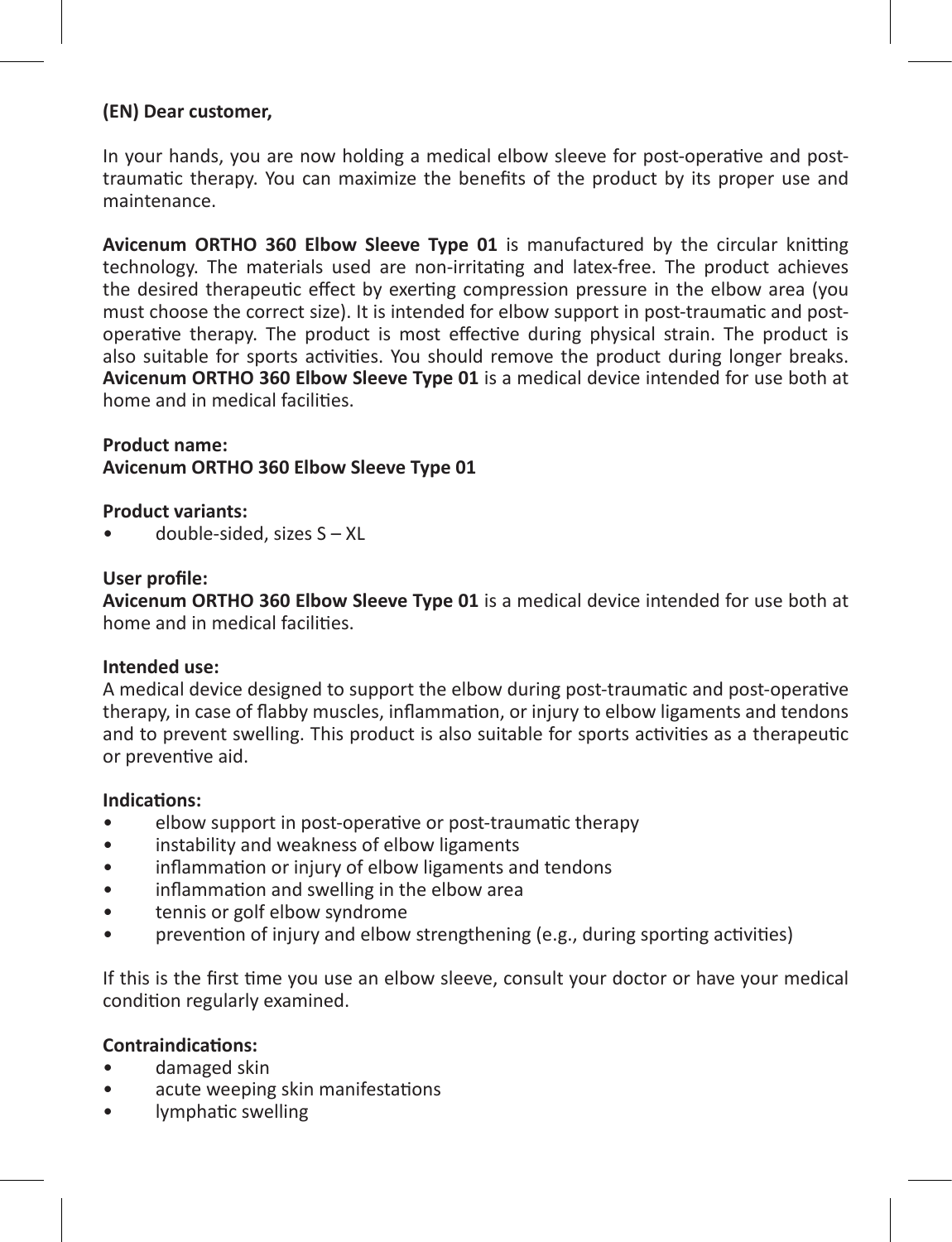- hypersensitivity to materials used
- limb sensitivity disorders (e.g., peripheral neuropathy)

Your doctor should consider the use of the product in view of the known contraindications and possible risks compared to the product's therapeutic benefits.

#### **Target group:**

Patients with elbow instability, patients undergoing post-operative or post-traumatic therapy of the elbow, and patients with the above indications. The product is intended for use on healthy, intact skin. The product is intended for all age groups and both sexes. The product may be used in pregnancy without limitation.

#### **Side effects:**

Side effects may occur especially when using a wrong size of the product or if the product is used outside strenuous activities. If the product is too tight, there may be pressure sores, impaired blood circulation due to compression of blood vessels, or deterioration of sensitivity due to excessive compression of the nerves. Sensitive and hypersensitive individuals may experience skin irritation (redness, itching, or blistering) at the point of contact of the product with the skin.

#### **How to choose the correct size:**

In order to achieve the desired effects, you must select the correct size of the product. Determine the size by measuring the circumference at the points indicated in the figure.

#### **Note:**

Any swelling or instability of the elbow should be examined by your doctor. If this is the first time you experience swelling or instability of the elbow, consult your doctor before using the product. Do not use the product if you do not know the cause of the swelling or instability of the elbow. Always consult your doctor before combining the product with other medical devices (e.g., compression arm sleeves).

- use a tape measure
- take the measurements standing up, preferably in the morning right after waking up
- get assistance from another person
- $measured$  values may change during the therapy always verify the correct size before using a new product

| <b>Size</b> | elbow circumference in cm (point b) |
|-------------|-------------------------------------|
|             | $22 - 26$                           |
| M           | $26 - 30$                           |
|             | $30 - 34$                           |
| v١          | $34 - 38$                           |

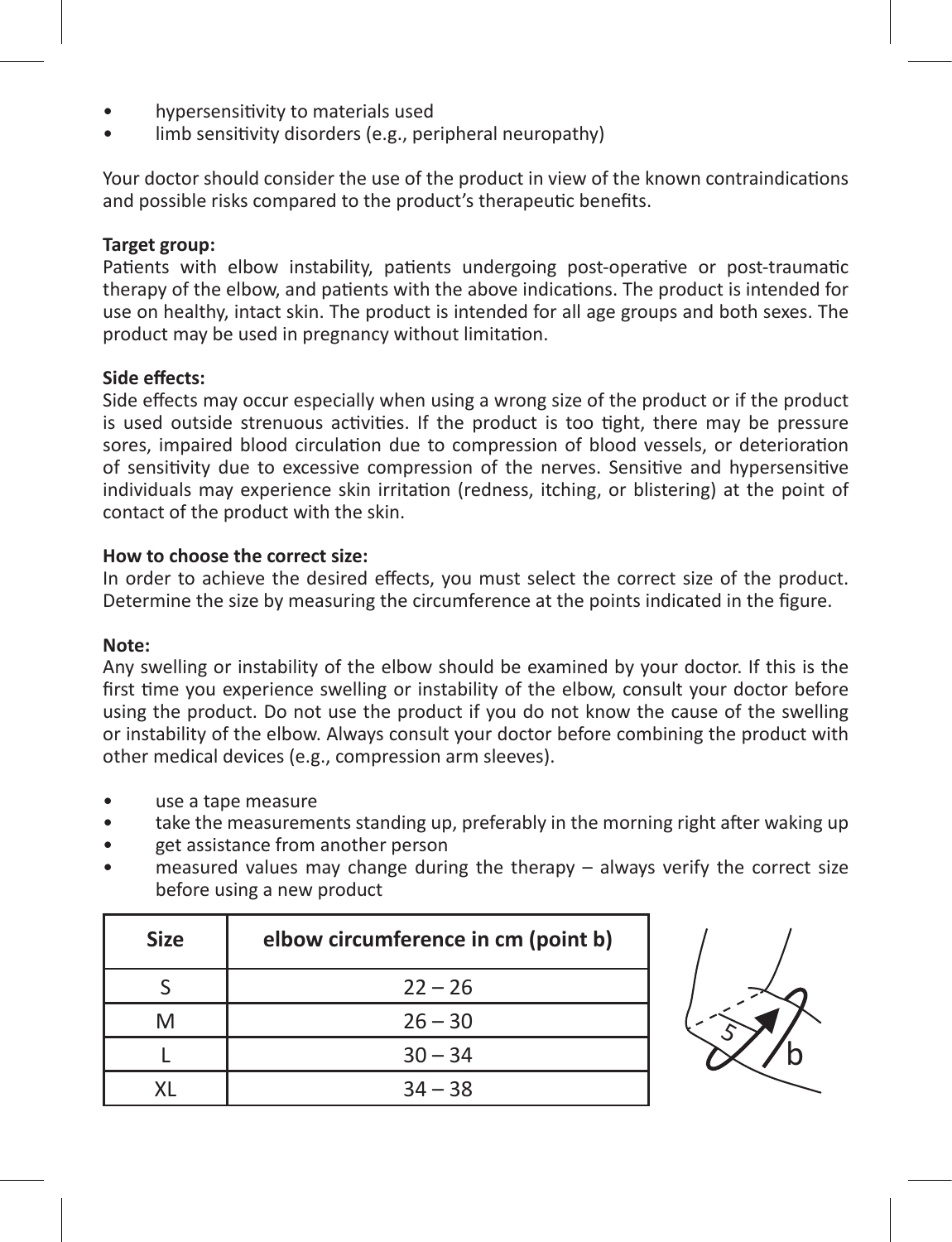**If you are on the border between two sizes,** choose the bigger one. If you have difficulties choosing the size of the product, visit a specialized medical supplies store or directly the manufacturer.

I**f you have difficulties putting on the product**, visit a specialized medical supplies store and request a demonstration of the correct method of applying it.

## **With a correctly selected size:**

- you should feel noticeable but not unpleasant pressure in the elbow area
- the product does not slide or roll down
- the product does not choke at any point

Size and manufacturer information can be found on the tag sewn at the top edge of the product.

#### **Method of use:**

Put on the product by gradually pulling it over the elbow. Never put on the sleeve by merely pulling the top edge – always put the sleeve on gradually. When putting on, the product may not come into contact with sharp objects (e.g., jewellery) or long nails.

Stretch the product evenly without creases for effective distribution of pressure.

If you use body cosmetics, wait about 15 minutes after application before you put on the product.

In the case of visible mechanical damage to the product, stop wearing it and preferably replace it with a new product.

## **Care and maintenance:**

**Avicenum ORTHO 360 Elbow Sleeve Type 01** is a medical device intended for repeated use by a single person. The product will maintain its properties and safety for 12 months from the first use under these conditions:

- the product can be washed in a washing machine (maximum washing temperature 30 °C, gentle cycle) in a soapy solution or using a special preparation for washing compressing stockings and sleeves using a wash bag
- do not use fabric softeners<br>• do not use centrifugation:
- do not use centrifugation; squeeze the wet product between two towels
- dry the product in a horizontal position away from a direct heat source (radiator, sun)
- do not iron the product
- the maximum number of washing cycles is 120<br>• store in a dry and dark place, preferably in the o
- store in a dry and dark place, preferably in the original packaging
- do not interfere mechanically in the product, do not repair places damaged by use, do not cut the edges of the product
- the product may not come into contact with organic solvents or bleaching agents

The product is safe to use for 54 months from the date of manufacture. This date is included in the product's batch number in the format YY/MM-1234567 where YY is the year and MM the month of manufacture.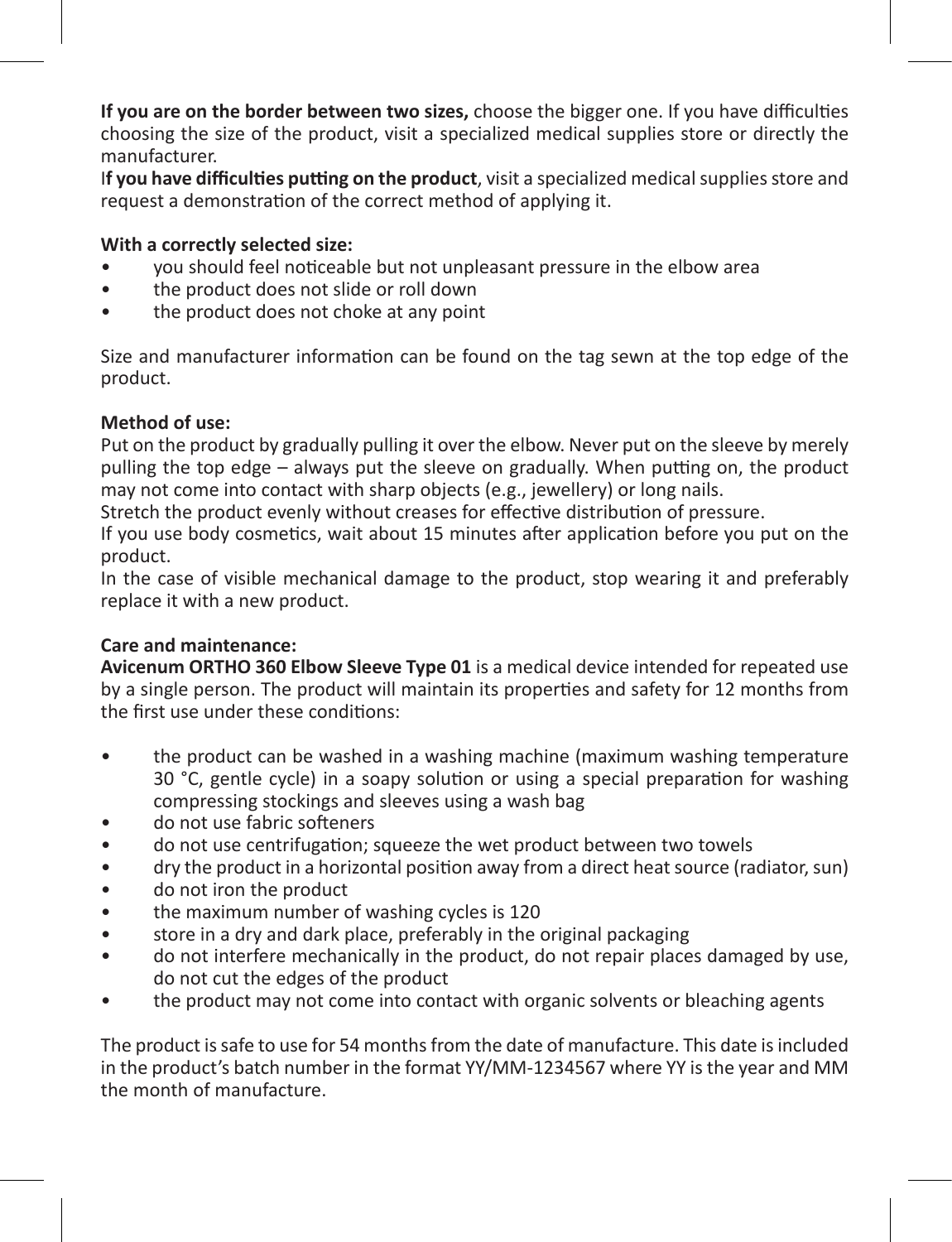**Care symbols:** 

 $\text{W} \boxtimes \text{W} \boxtimes \text{W}^*$ **学 茶** ☆ Do not use fabric softeners!

## **Prohibited use:**

Stop using the product immediately if:

- If it shows signs of mechanical damage (replace the product)
- Your health has deteriorated which could be associated with the use of the product – consult your doctor at once

#### **Composition:**

60 % PAD Nylon, 40 % elastan LYCRA®

This medical device does not contain an active substance, including human blood or plasma derivatives, tissues or cells of human origin or derivatives thereof, tissues or cells of animal origin or derivatives thereof.

#### **Disposal:**

The product can be disposed of with normal household waste or in a textile waste container. Although the product is intended for use on healthy and intact skin, it may be contaminated with body fluids during use. In that case, dispose of the product as an infectious material.

The material used is not toxic unless burned. Do not burn the used sleeve.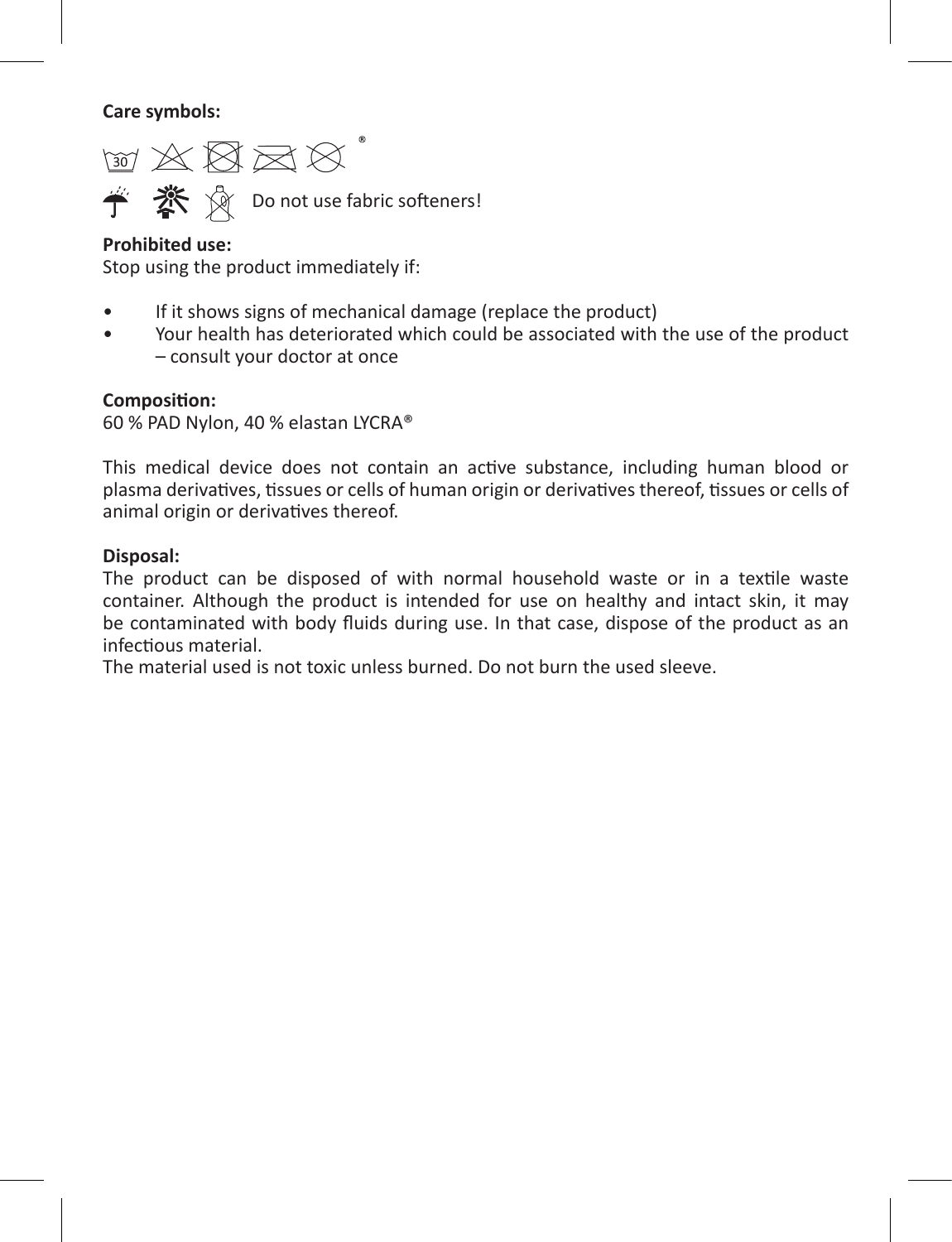**Any serious adverse event that occurred in connection with the use of this product should be reported to the manufacturer and the competent public authorities of the user's country of residence.** 

| Česká republika | Státní ústav pro kontrolu léčiv, Šrobárova 48, 100 41 Praha 10                                                                       |
|-----------------|--------------------------------------------------------------------------------------------------------------------------------------|
| Slovensko       | Štátny ústav pre kontrolu liečiv, Kvetná 1024/11, 821 08<br><b>Bratislava</b>                                                        |
| Polska          | Urząd Rejestracji Produktów Leczniczych, Wyrobów Me-<br>dycznych i Produktów Biobójczych, Al. Jerozolimskie 181C,<br>02-222 Warszawa |
| Deutschland     | Das Bundesinstitut für Arzneimittel und Medizinprodukte,<br>Kurt Georg Kiesinger Allee 3, 53175 Bonn                                 |
| Россия          | Roszdravnadzor, Address: 4, bld. 1, Slavyanskaya Square,<br>Moscow, 109074                                                           |
| Україна         | Ministry of Health Ukraine, 7 Hrushevskoho Street, Kyiv,<br>01601                                                                    |
| Australia       | The Therapeutic Goods Administration, 136 Narrabundah<br>Lane, Symonston ACT 2609                                                    |

## **Manufacturer:**



ARIES, a.s., Studenec 309, 512 33 Studenec, Czech Republic Last reviewed: 06.03.2020

 $C \in$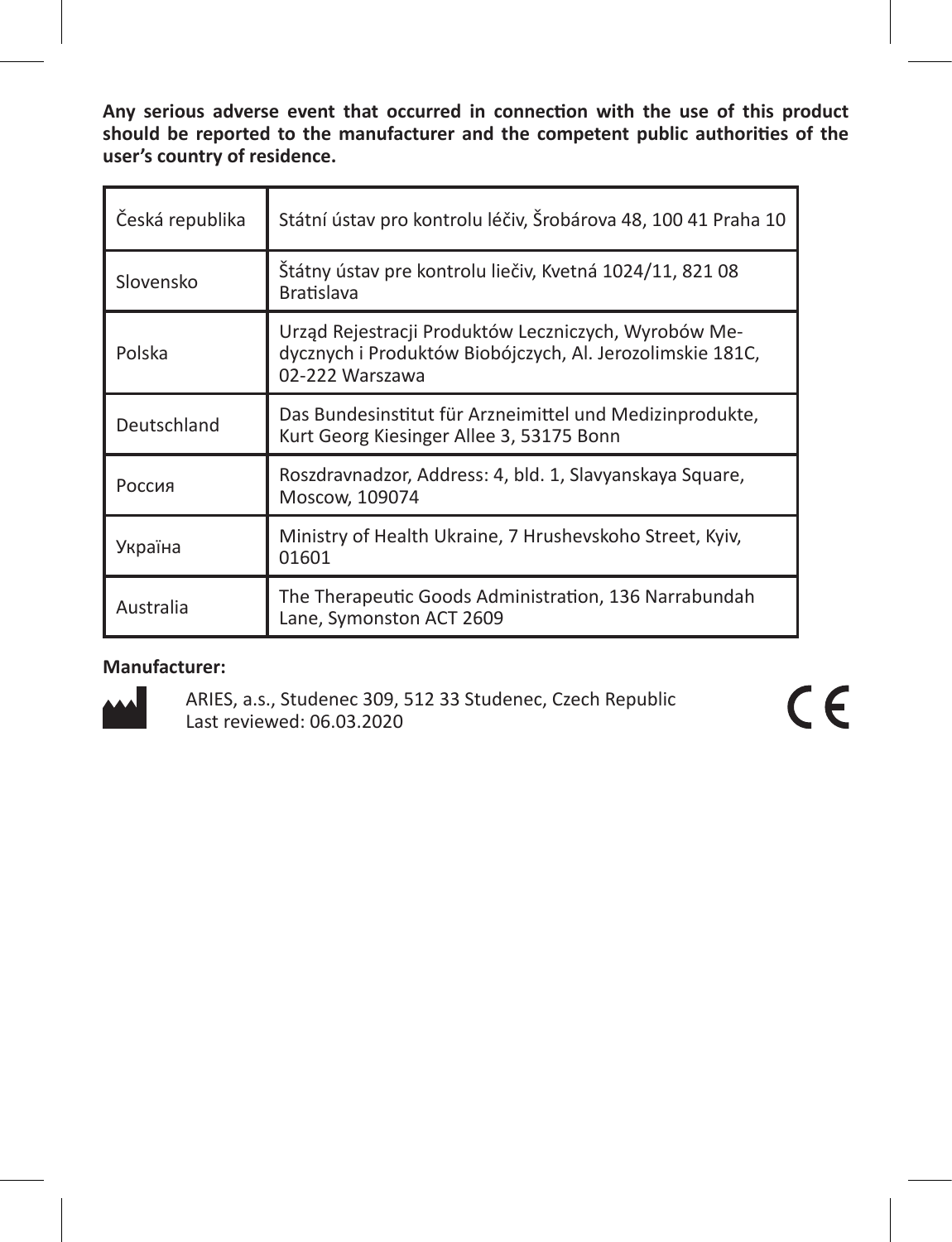## **(DE) Sehr geehrter Kunde,**

Sie halten eine medizinische Ellenbogenbandage zur unterstützenden Therapie nach Operationen und Verletzungen in den Händen. Die Gebrauchseigenschaften dieses Produkts können Sie verbessern, indem Sie es richtig pflegen bzw. anwenden.

Die **Avicenum ORTHO 360 Ellenbogenbandage Typ 01** ist mit Rundstricktechnologie gefertigt. Die für ihre Herstellung verwendeten Materialien sind nicht hautreizend und enthalten kein Latex. Die Bandage wirkt komprimierend im Bereich des Ellenbogens, wodurch sich der erforderliche therapeutische Effekt einstellt (es ist nötig, die richtige Bandagengröße zu wählen). Sie ist zur Unterstützung des Ellenbogens bei der Therapie nach Unfällen und Operationen bestimmt. Ihre beste Wirkung erzielt die Bandage bei körperlicher Aktivität. Die Bandage ist auch für sportliche Aktivitäten geeignet. Bei längeren Ruhepausen sollten Sie die Bandage abnehmen. Die **Avicenum ORTHO 360 Ellenbogenbandage Typ 01** ist ein Medizinprodukt, das sowohl zur Anwendung zu Hause, als auch bei Gesundheitsdienstleistern bestimmt ist.

#### **Name des Medizinprodukts: Avicenum ORTHO 360 Ellenbogenbandage Typ 01**

## **Varianten des Medizinprodukts:**

beidseitig, Gr. S - XL

### **Anwenderprofil:**

Die **Avicenum ORTHO 360 Ellenbogenbandage Typ 01** ist ein Medizinprodukt, das sowohl zur Anwendung zu Hause, als auch bei Gesundheitsdienstleistern bestimmt ist.

### **Anwendungszweck des Medizinprodukts:**

Medizinprodukt, das zur Stützung des Ellenbogens bei der Therapie nach Verletzungen und Operationen sowie zur Reduktion der Entstehung von Schwellungen bestimmt ist und als Unterstützung bei einer Schwäche, Entzündung oder Verletzung der Ellenbogenbänder und -sehnen dient. Diese Bandage ist auch bei sportlicher Aktivität zur Heilung oder Prävention geeignet.

#### **Indikation:**

- Unterstützung der Heilung nach Unfällen und Operationen im Bereich des Ellenbogens
- Instabilität und Schwäche der Ellenbogenbänder
- Verstauchungen oder Verletzungen der Ellenbogenbänder und -sehnen
- Entzündungen und Schwellungen im Bereich des Ellenbogens
- Tennis- oder Golferarm-Syndrom
- • Vorbeugung von Verletzungen und Festigung des Ellenbogens (z. B. bei sportlichen Aktivitäten)

Bei erstmaliger Anwendung der Ellenbogenbandage sollten Sie sich bezüglich der Anwendung mit Ihrem behandelnden Arzt beraten, ggf. sollte Ihr Gesundheitszustand regelmäßig ärztlich kontrolliert werden.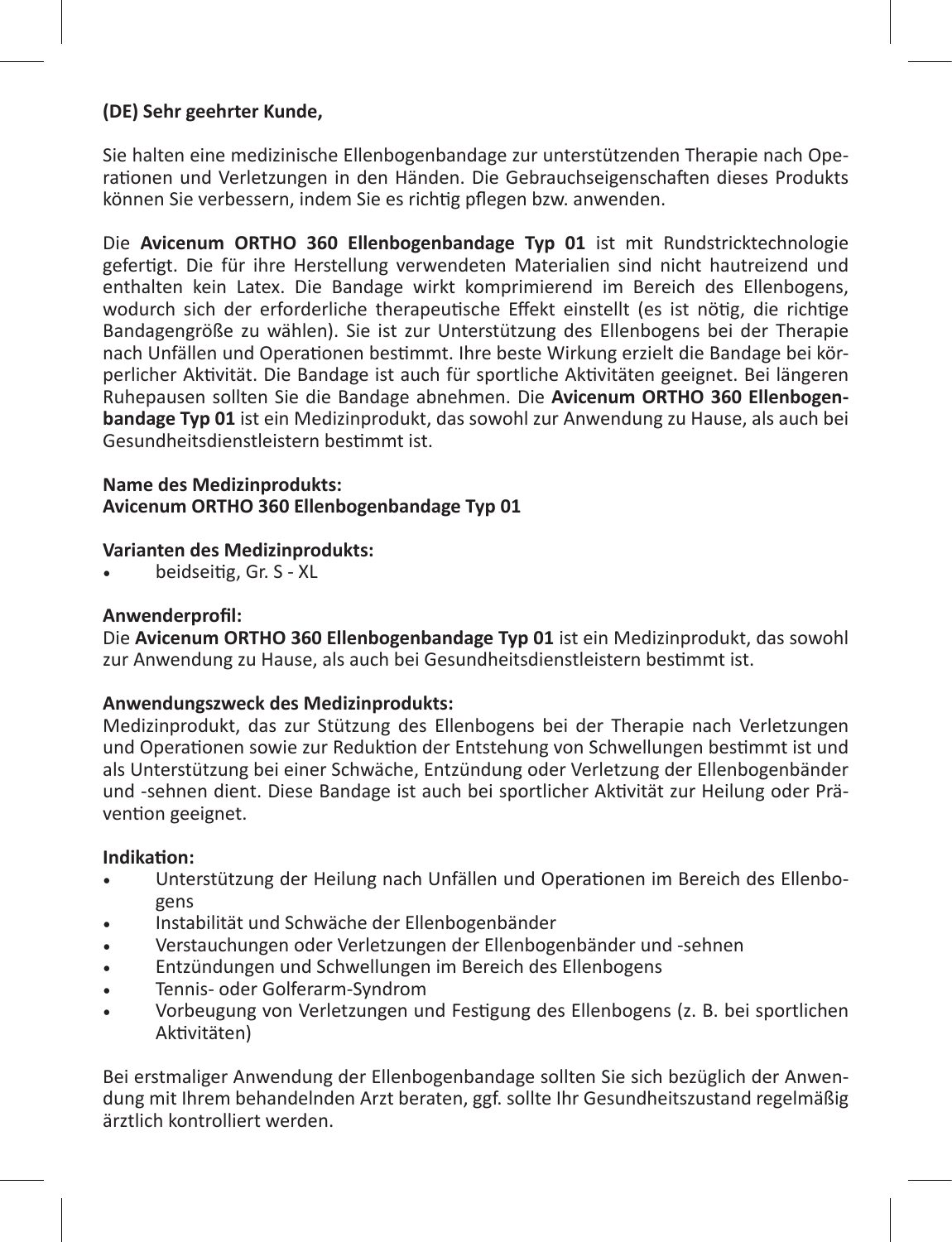#### **Kontraindikation:**

- beschädigte oder verletzte Haut
- akute nässende Hautmanifestationen
- Lymphödeme
- Überempfindlichkeit gegenüber den verwendeten Materialien
- Sensibilitätsstörungen der Gliedmaßen (z. B. periphere Neuropathie)

Bei bekannten Kontraindikationen sollte der behandelnde Arzt die Anwendung der Ellenbogenbandage abwägen und das mögliche Risiko gegenüber dem therapeutischen Nutzen des Medizinprodukts beurteilen.

#### **Patienten-Zielgruppe:**

Patienten mit Ellenbogeninstabilität, Therapie des Ellenbogens nach Operationen und Verletzungen sowie Patienten mit den oben genannten Indikationen. Die Ellenbogenbandage ist zur Anwendung auf gesunder, unverletzter Haut bestimmt. Die Bandage ist für alle Altersgruppen und beide Geschlechter bestimmt. Es besteht keine Anwendungsbeschränkung in der Schwangerschaft.

## **Nebenwirkungen:**

Nebenwirkungen können vor allem bei falsch gewählter Größe oder bei Anwendung der Ellenbogenbandage in unbelastetem Zustand auftreten. Bei zu fest angelegter Ellenbogenbandage kann es zu Druckstellen, zu einer Verschlechterung der Durchblutung durch Kompression der Blutgefäße oder zu einer Sensibilitätsverschlechterung durch zu starke Kompression der Nerven kommen. Bei empfindlichen Personen kann es an der Kontaktstelle mit dem Material, aus dem die Ellenbogenbandage gefertigt ist, zu Hautirritationen (Rötungen, Juckreiz, Blasenbildung) kommen.

#### **Wahl der richtigen Größe der Ellenbogenbandage:**

Zum Erzielen des gewünschten Effekts ist es nötig, die richtige Größe zu wählen. Diese kann nur durch Messen der Umfänge der Gliedmaßen an den auf der Abbildung gekennzeichneten Stellen ermittelt werden.

#### **Hinweis:**

Jedwede Schwellung oder Instabilität des Ellenbogens sollte von einem Arzt beurteilt werden. Sollte die Schwellung oder Instabilität des Ellenbogens bei Ihnen zum ersten Mal aufgetreten sein, beraten Sie sich vor Anwendung der Ellenbogenbandage mit Ihrem Arzt. Beginnen Sie keine Selbstbehandlung mit der Ellenbogenbandage, sofern Sie die Ursache der Schwellung oder Instabilität des Ellenbogens nicht kennen. Beraten Sie sich vor einer Kombination mit anderen Medizinprodukten (z. B. mit einem Kompressionsarmstrumpf) stets mit Ihrem behandelnden Arzt.

- zum Messen ein Schneidermaßband verwenden
- messen Sie im Stehen, am besten früh morgens nach dem Aufwachen
- bitten Sie eine zweite Person um Hilfe
- die gemessenen Werte können sich im Laufe der Behandlung ändern überprüfen Sie vor der Anwendung einer neuen Ellenbogenbandage-Packung stets die richtige Größe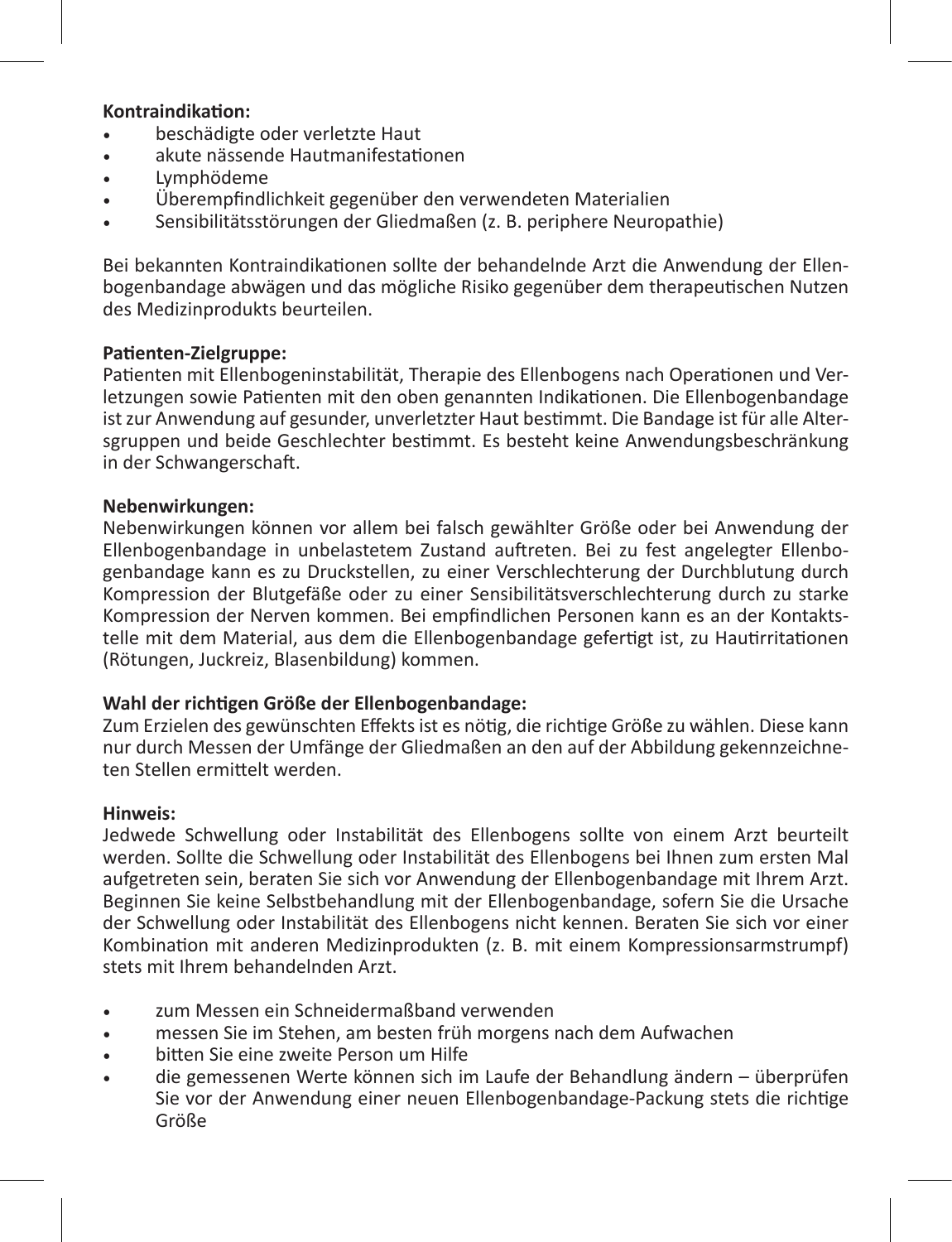| Größe | Ellenbogenumfang in cm (Punkt b) |  |
|-------|----------------------------------|--|
|       | $22 - 26$                        |  |
| M     | $26 - 30$                        |  |
|       | $30 - 34$                        |  |
|       | $34 - 38$                        |  |

**Sollten die gemessenen Werte an der Grenze zwischen zwei Größen liegen**, wählen Sie die größere. Sollten Sie sich bei der Wahl der Größe der Ellenbogenbandage nicht sicher sein, suchen Sie ein Sanitätshaus oder direkt den Hersteller auf.

**Sollte sich die Ellenbogenbandage schlecht überziehen lassen**, besuchen Sie das Sanitätshaus und bitten Sie um Vorführung der richtigen Anziehtechnik.

## **Richtig gewählte Größe:**

- Sie verspüren im Bereich des Ellenbogens einen merklichen, jedoch keineswegs unangenehmen Druck
- die Ellenbogenbandage verrutscht nicht und wirft keine Falten
- die Ellenbogenbandage schneidet nirgends ein

Angaben zur Größe und zum Hersteller sind auf dem Etikett zu finden, das am oberen Rand der Ellenbogenbandage angebracht ist.

## **Anwendung der Ellenbogenbandage:**

Die Bandage wird schrittweise über den Ellenbogen gezogen. Legen Sie die Bandage niemals nur durch Ziehen an ihrem oberen Rand an, sondern ziehen Sie sie immer schrittweise über. Beim Anziehen sollte die Bandage nicht mit scharfen Gegenständen (z. B. Schmuck) oder langen Fingernägeln in Kontakt kommen.

Die Bandage muss gleichmäßig und ohne Falten angelegt sein, damit es zu einer wirksamen Verteilung des Drucks kommt.

Sollten Sie Körperkosmetik benutzen, warten Sie mit dem Anziehen der Bandage nach der Applikation ca. 15 min.

Tragen Sie die Bandage bei sichtbarer mechanischer Beschädigung nicht mehr und ersetzen Sie sie am besten durch eine neue.

#### **Pflege:**

Die **Avicenum ORTHO 360 Ellenbogenbandage Typ 01** ist ein Medizinprodukt, das zur wiederholten Anwendung durch eine Person bestimmt ist. Ihre Wirksamkeit und Sicherheit bleiben unter Einhaltung folgender Regeln über einen Zeitraum von 12 Monaten ab der ersten Anwendung erhalten:

Maschinenwäsche möglich (bei max. 30 °C im Schonwaschgang) mit einer Seifenlösung oder einem Spezialpräparat zum Waschen von Kompressionsstrümpfen und Bandagen, in einem Schutzbeutel (Wäschenetz)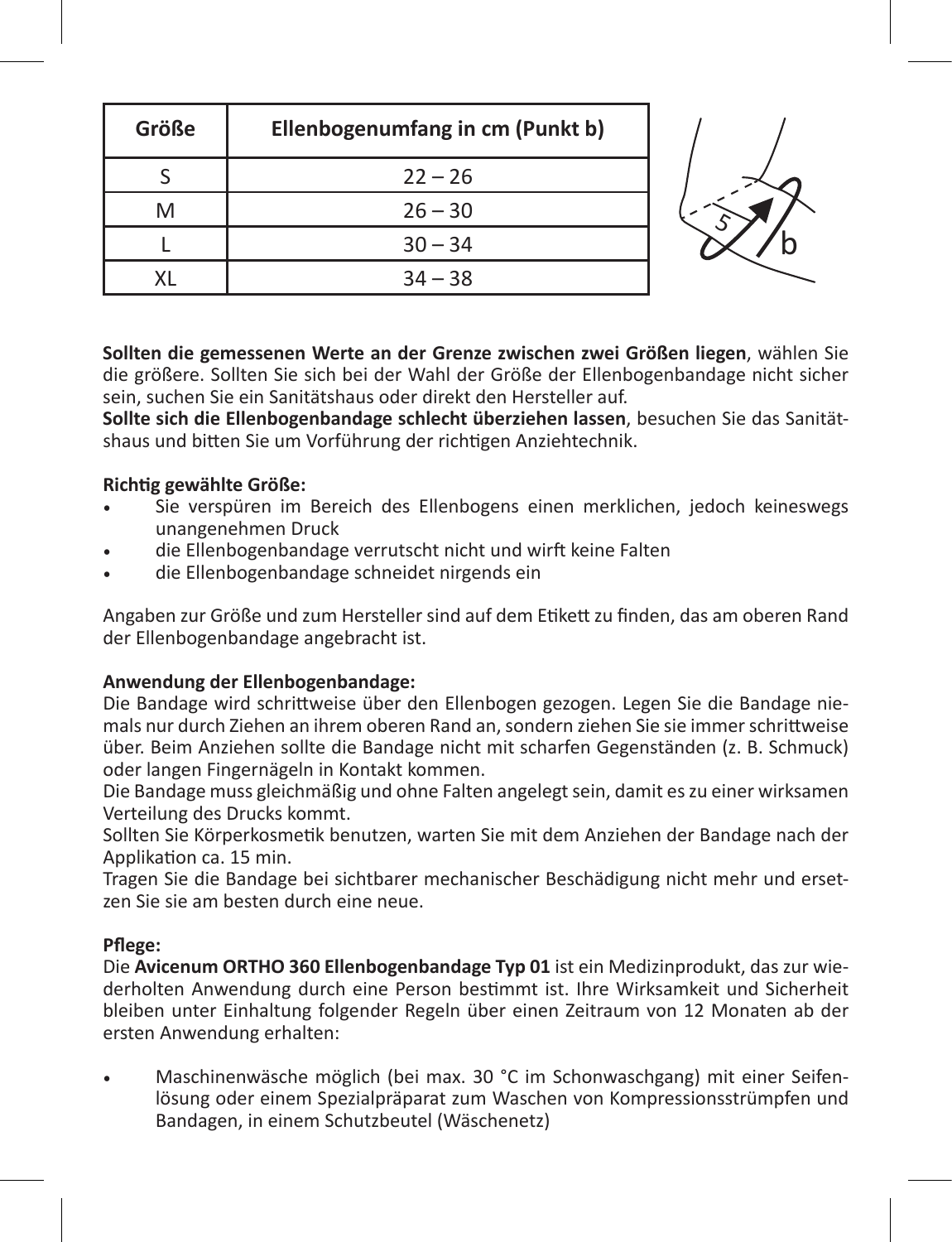- • keinen Weichspüler verwenden
- • nicht schleudern, nasse Ellenbogenbandage zwischen zwei Handtüchern ausdrücken
- in waagerechter Lage ohne direkten Kontakt zu Wärmequellen (Heizkörper, Sonne) trocknen
- Ellenbogenbandage nicht bügeln
- maximal 120 Waschzyklen möglich
- im Trockenen und Dunklen aufbewahren, am besten in der Originalverpackung
- nicht mechanisch in die Ellenbogenbandage eingreifen, durch die Anwendung beschädigte Stellen nicht reparieren, Ränder nicht einschneiden
- die Ellenbogenbandage darf nicht in Kontakt mit organischen Lösungsmitteln oder Bleichmitteln kommen

Das Medizinprodukt kann 54 Monate ab Herstellungsdatum sicher verwendet werden. Dieses Datum ist Bestandteil der Chargennummer des Medizinprodukts, die im Format JJ/MM-1234567 dargestellt wird, wobei JJ für das Herstellungsjahr und MM für den Herstellungsmonat steht.

## **Pflegesymbole:**

**M 公图区区** 

**参** X Keinen Weichspüler verwenden!

## **Nicht anwenden:**

Brechen Sie die Anwendung des Medizinproduktes sofort ab, wenn:

- Zeichen einer mechanischen Beschädigung auftreten (tauschen Sie die Bandage gegen eine neue aus)
- Sie eine Verschlechterung Ihres Gesundheitszustands beobachten, die mit der Anwendung der Ellenbogenbandage im Zusammenhang stehen könnte – beraten Sie sich in einem solchen Fall mit Ihrem behandelnden Arzt

#### **Zusammensetzung:**

60 % PAD Nylon, 40 % Elasthan LYCRA®

Dieses Medizinprodukt enthält keine Wirkstoffe, einschließlich Derivate aus menschlichem Blut oder Blutplasma, und auch keine Gewebe oder Zellen menschlichen Ursprungs oder deren Derivate und keine Gewebe oder Zellen tierischen Ursprungs oder deren Derivate.

#### **Entsorgung:**

Die Ellenbogenbandage kann mit dem üblichen Siedlungsabfall entsorgt werden, gegebenenfalls in einen Textilsammelcontainer geworfen werden. Obwohl das Produkt zur Anwendung auf gesunder, unverletzter Haut bestimmt ist, kann nicht ausgeschlossen werden, dass es während der Anwendung zur Kontamination mit Körperflüssigkeiten kommt. In einem solchen Fall ist die Ellenbogenbandage als infektiöses Material zu entsorgen. Das verwendete Material ist nicht toxisch, sofern es nicht brennt. Die benutzte Bandage niemals verbrennen.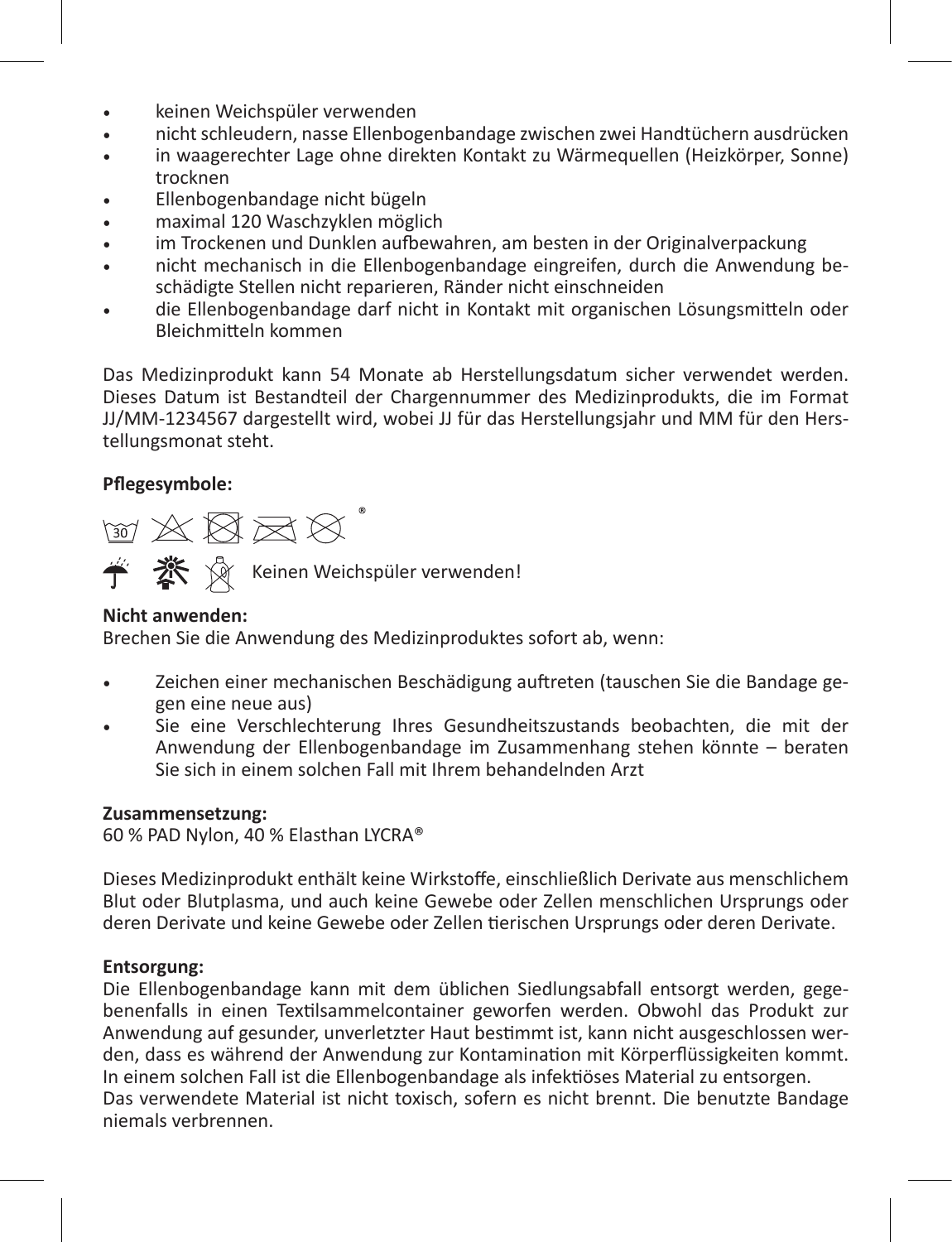**Jedwedes schwerwiegende unerwünschte Vorkommnis, zu dem es im Zusammenhang mit dem betreffenden Produkt gekommen ist, ist dem Hersteller und der zuständigen Behörde des Mitgliedstaats zu melden, in dem der Anwender und/oder Patient ansässig ist.** 

| Česká republika | Státní ústav pro kontrolu léčiv, Šrobárova 48, 100 41 Praha 10                                                                       |
|-----------------|--------------------------------------------------------------------------------------------------------------------------------------|
| Slovensko       | Štátny ústav pre kontrolu liečiv, Kvetná 1024/11, 821 08<br><b>Bratislava</b>                                                        |
| Polska          | Urząd Rejestracji Produktów Leczniczych, Wyrobów Me-<br>dycznych i Produktów Biobójczych, Al. Jerozolimskie 181C,<br>02-222 Warszawa |
| Deutschland     | Das Bundesinstitut für Arzneimittel und Medizinprodukte,<br>Kurt Georg Kiesinger Allee 3, 53175 Bonn                                 |
| Россия          | Roszdravnadzor, Address: 4, bld. 1, Slavyanskaya Square,<br>Moscow, 109074                                                           |
| Україна         | Ministry of Health Ukraine, 7 Hrushevskoho Street, Kyiv,<br>01601                                                                    |
| Australia       | The Therapeutic Goods Administration, 136 Narrabundah<br>Lane, Symonston ACT 2609                                                    |

**Hersteller:**

ARIES, a.s., Studenec 309, 512 33 Studenec Datum der letzten Revision des Textes: 06.03.2020  $\epsilon$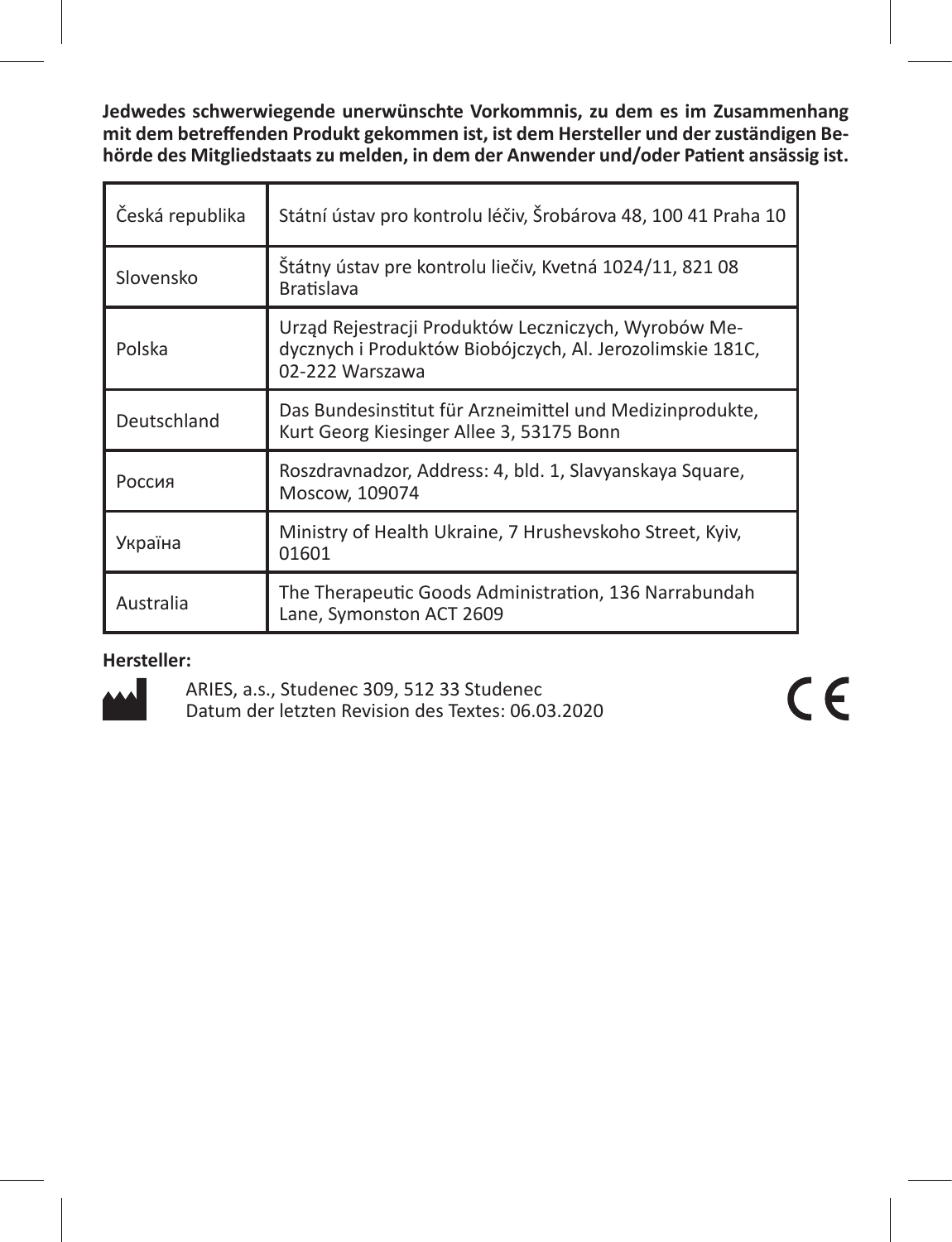#### **(RU) Дорогой клиент,**

в ваших руках – бандаж локтевого сустава, предназначенный для вспомогательной терапии после операций и травм. Правильным использованием и уходом за изделием вы можете поддержать его полезные свойства.

**Бандаж локтевого сустава Avicenum ORTHO 360 тип 01** изготовлен по технологии кругового плетения. Материалы использованные в бандаже не вызывают раздражение и не содержат латекс. Бандаж действует за счет компрессионного воздействия в области локтевого сустава, которое оказывает необходимый терапевтический эффект. Для правильного эффекта бандажа необходимо подобрать правильный размер. Бандаж предназначен для поддержки локтевого сустава во время терапии после операций и травм. Наилучший эффект бандаж оказывает во время физической нагрузки и, таким образом, им можно пользоваться и во время спорта. При длительных периодах отдыха или неподвижности бандаж следует снимать. **Бандаж локтевого сустава Avicenum ORTHO 360 тип 01** – это медицинское изделие предназначенное и для домашнего использования, и для использования в области медицинских услуг.

#### **Название медицинского изделия: Бандаж локтевого сустава Avicenum ORTHO 360 тип 01**

#### **Варианты медицинского изделия:**

• двухсторонний, размер S – XL

#### **Профиль пользователя:**

**Бандаж локтевого сустава Avicenum ORTHO 360 тип 01** – это медицинское изделие предназначенное и для домашнего использования, и для использования в области медицинских услуг.

#### **Цель применения:**

Медицинское изделие предназначено для укрепления локтя во время терапии после операций и травм, для профилактики отеков, и для укрепления локтя в случае слабости, травмы или воспаления связок или сухожилия. Бандаж также можно использовать во время занятия спортом в целях лечения или профилактики.

#### **Показания:**

- поддержка лечения локтя после операций и травм
- нестабильность и слабость локтевых связок
- вывих или травмы локтевых связок и сухожилий
- воспаления и отеки в области локтя
- локоть теннисиста или локоть гольфиста
- профилактика травм и укрепление локтя (к примеру, во время занятия спортом)

Если вы используете бандаж локтевого сустава впервые, рекомендуем проконсультировать его применение с лечащим врачом или регулярно проходить у него осмотр.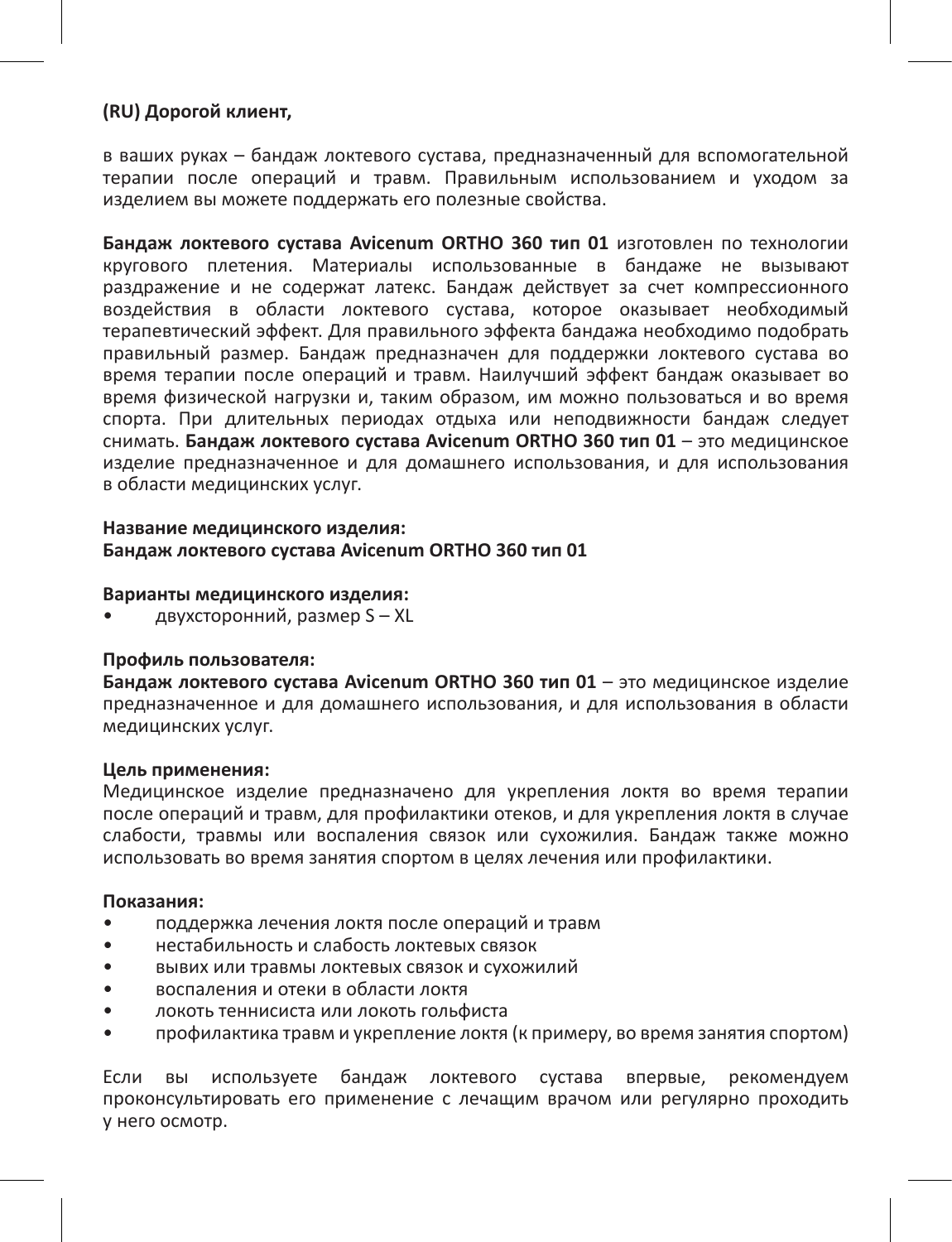#### **Противопоказания:**

- поврежденная или травмированная кожа
- мокнущие места на коже
- лимфатические отеки
- повышенная чувствительность к использованному материалу
- расстройства чувствительности конечностей (к примеру, периферическая .<br>нейропатия)

В связи с существованием противопоказаний, лечащий врач должен оценить, насколько уместно использование бандажа и взвесить возможные риски и терапевтический эффект бандажа.

#### **Для кого предназначен бандаж:**

Для пациентов с нестабильным локтем, для терапии после травм и операций и для пациентов с вышеприведенными показаниями. Бандаж следует надевать на здоровую, неповрежденную кожу. Бандаж предназначен для мужчин и женщин любого возраста. Бандаж также можно использовать во время беременности.

#### **Побочные эффекты:**

Бандаж может иметь побочные эффекты прежде всего при использовании неправильного размера или при использовании во время отсутствия физической нагрузки. Слишком туго затянутый бандаж может привести к образованию мозолей, ухудшенному кровоснабжению (в результате сжатия сосудов), или ухудшенной чувствительности (в результате чрезмерного сжатия нервов). Более чувствительные люди могут заметить признаки раздражения кожи (покраснение, зуд, образование пузырьков) в местах соприкосновения кожи с материалом, из которого изготовлен бандаж.

#### **Как подобрать правильный размер бандажа:**

Для правильного эффекта бандажа необходимо подобрать правильный размер. Для того, чтобы определить нужный размер, необходимо измерить конечность в местах обозначенных на рисунке.

#### **Предупреждение:**

Любые отеки или нестабильность локтя должен оценить врач. Если вы наблюдаете отек или нестабильность впервые, посоветуйтесь перед использованием бандажа с вашим врачом. Не приступайте к самолечению при помощи бандажа, если вам не известна причина отека или нестабильности. Сочетание бандажа с другими медицинскими изделиями (к примеру, с компрессионными рукавами) всегда необходимо обсудить в лечащим врачом.

- для измерения используйте швейный метр
- измерение следует проводить стоя, в идеальном случае утром, после сна
- попросите кого-нибудь помочь вам измерить голеностопный сустав
- в течение лечения измеренный размер может меняться, поэтому перед тем, как надеть новый бандаж проверьте, что он подходящего размера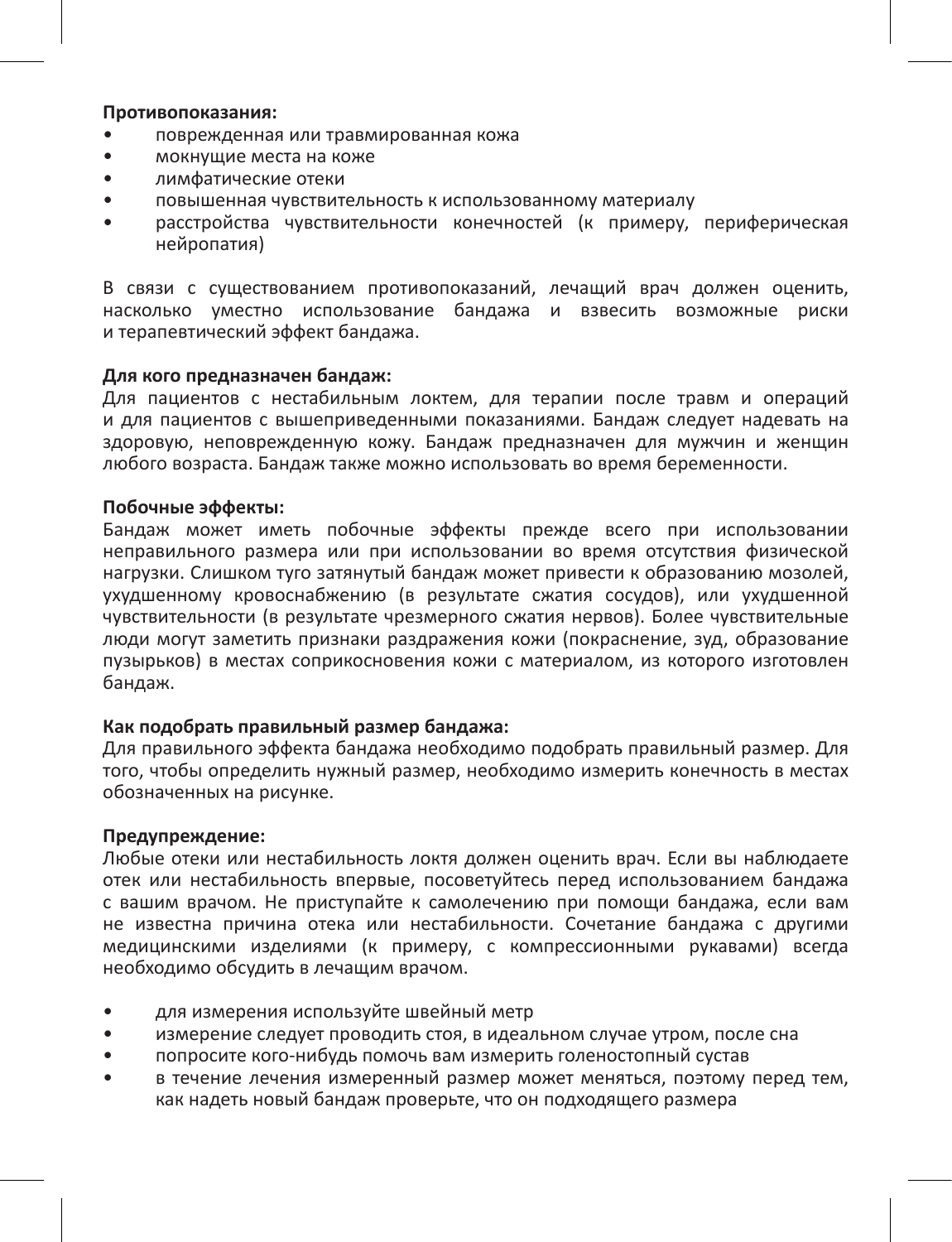| Размер | окружность локтя в сантиметрах<br>(точка b) |  |
|--------|---------------------------------------------|--|
|        | $22 - 26$                                   |  |
| M      | $26 - 30$                                   |  |
|        | $30 - 34$                                   |  |
|        | $34 - 38$                                   |  |

**Если измеренный обхват на грани двух размеров**, выбирайте более крупный. Если вы не уверены, какой размер вам подойдет, посетите специализированный пункт выдачи медицинских изделий или производителя.

**Если вам сложно надеть бандаж**, посетите специализированный пункт выдачи медицинских изделий, где вам продемонстрируют правильную технику надевания.

#### **Как узнать, что вы подобрали правильный размер:**

- в области локтя ощущается заметное давление, которое, однако, не является неприятным
- бандаж не сползает и не собирается
- бандаж нигде не давит

Информация о размере и производителе находится на этикетке вшитой около верхнего края бандажа.

#### **Использование бандажа:**

Бандаж следует постепенно натянуть на локоть. Никогда не надевайте бандаж натягиванием за верхний край. Надевая бандаж убедитесь, что он не соприкасается с острыми предметами, к примеру, с украшениями или длинными ногтями.

Бандаж следует натянуть равномерно, без складок, чтобы обеспечить эффективное распределение давления.

Если вы пользуетесь косметикой для тела, подождите после ее применения как минимум 15 минут прежде чем надеть бандаж.

Если вы обнаружили на бандаже механическое повреждение, не используйте его и, в идеальном случае, поменяйте на новый.

#### **Уход за изделием:**

**Бандаж локтевого сустава Avicenum ORTHO 360 тип 01** – это медицинское изделие предназначенное для повторного использования одним человеком. Свойства и безопасность бандаж сохраняет в течение 12 месяцев од первого использования, причем необходимо соблюдать следующие правила:

- бандаж можно стирать в стиральной машине (при температуре 30 °C в режиме бережной стирки) с использованием мыльного раствора или специального средства для стирки компрессионных чулков и бандажей и поместив бандаж в мешок для стирки
- не используйте кондиционеры для белья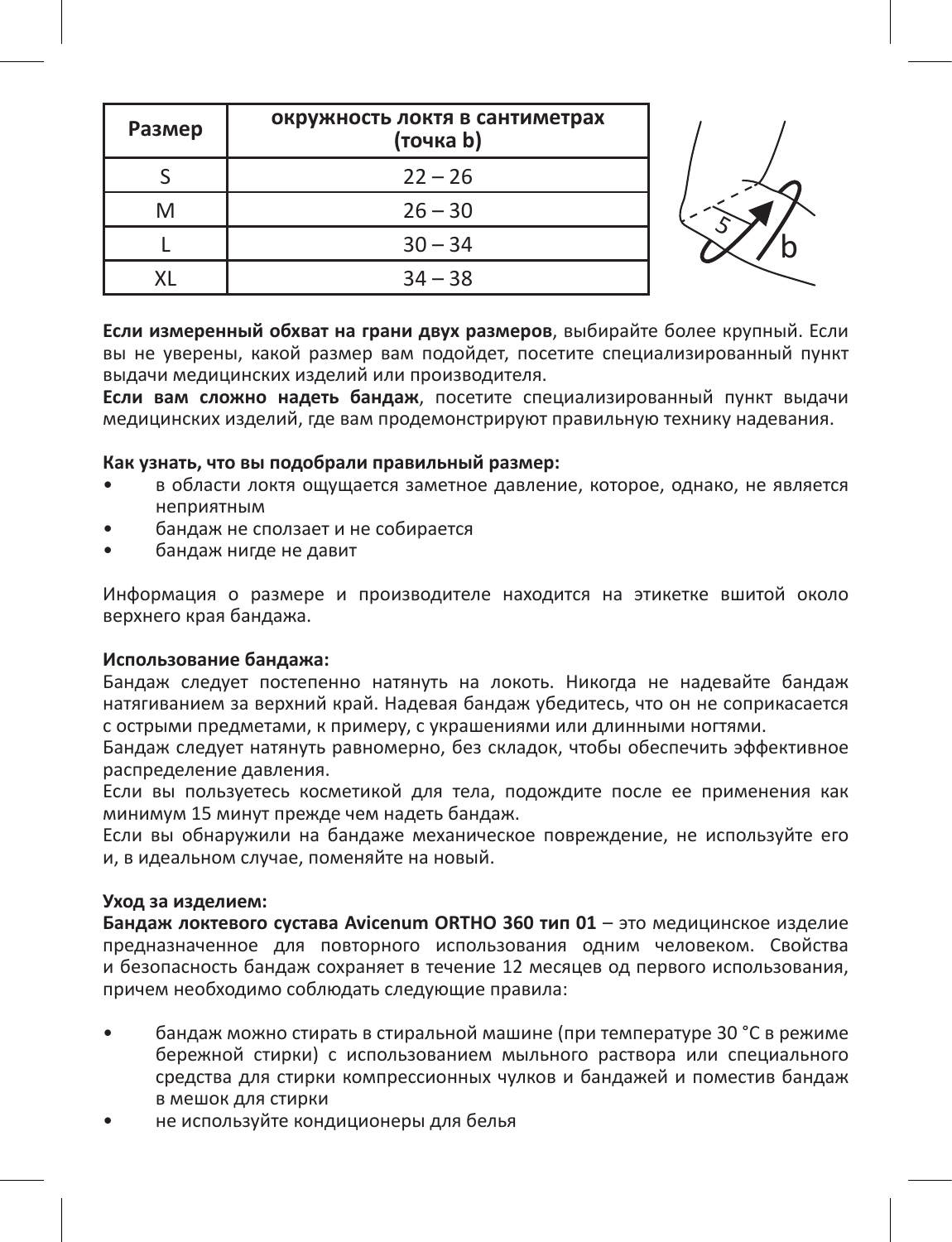- не используйте в стиральной машине режим отжима отожмите бандаж вручную, при помощи двух полотенец
- сушите бандаж в горизонтальном положении, в стороне от прямых источников тепла (батарея, солнце)
- не гладьте бандаж утюгом
- максимальное количество стирок 120
- храните бандаж на сухом и темном месте, лучше всего в оригинальной упаковке
- воздержитесь какого-либо механического вмешательства в бандаж не чините повреждения, которые образовались в последствии использования, не надрезайте края
- следите за тем, чтобы на бандаж не попадали органические растворители и отбеливающие средства

Бандаж можно безопасно использовать в течение 54 месяцев от даты производства. Дата производства является частью номера партии изделия в формате ГГ/ММ-1234567 где ГГ означает год а ММ месяц изготовления.

#### **Значки по уходу за изделием:**

 $\text{W X} \boxtimes \text{W}^*$ 

Не использовать кондиционер для белья!

## **Когда не следует использовать бандаж:**

Немедленно перестаньте использовать бандаж если:

- на нем появились признаки механического повреждения (поменяйте бандаж на новый)
- вы наблюдаете ухудшение состояния, которое могло бы быть связано с использованием бандажа – в таком случае посоветуйтесь с врачом

#### **Состав:**

60 % PAD Нейлон, 40 % эластан LYCRA®

Бандаж не содержит в себе лечебные препараты, дериваты человеческой крови или плазмы, ткани или клетки человеческого происхождения или их дериваты, или ткани или клетки животного происхождения или их дериваты.

#### **Как правильно выбросить изделие:**

Бандаж можно выбросить вместе с коммунальным мусором или поместить в контейнер для текстиля. Не смотря на то, что изделие предназначено для использования на здоровой коже без травм, не возможно исключить загрязнение бандажа жидкостями тела. В таком случае бандаж следует уничтожить как инфекционный материал.

Материал, из которого изготовлено изделие, не является токсическим, за исключением его возгорания. Поэтому, никогда не сжигайте старый бандаж.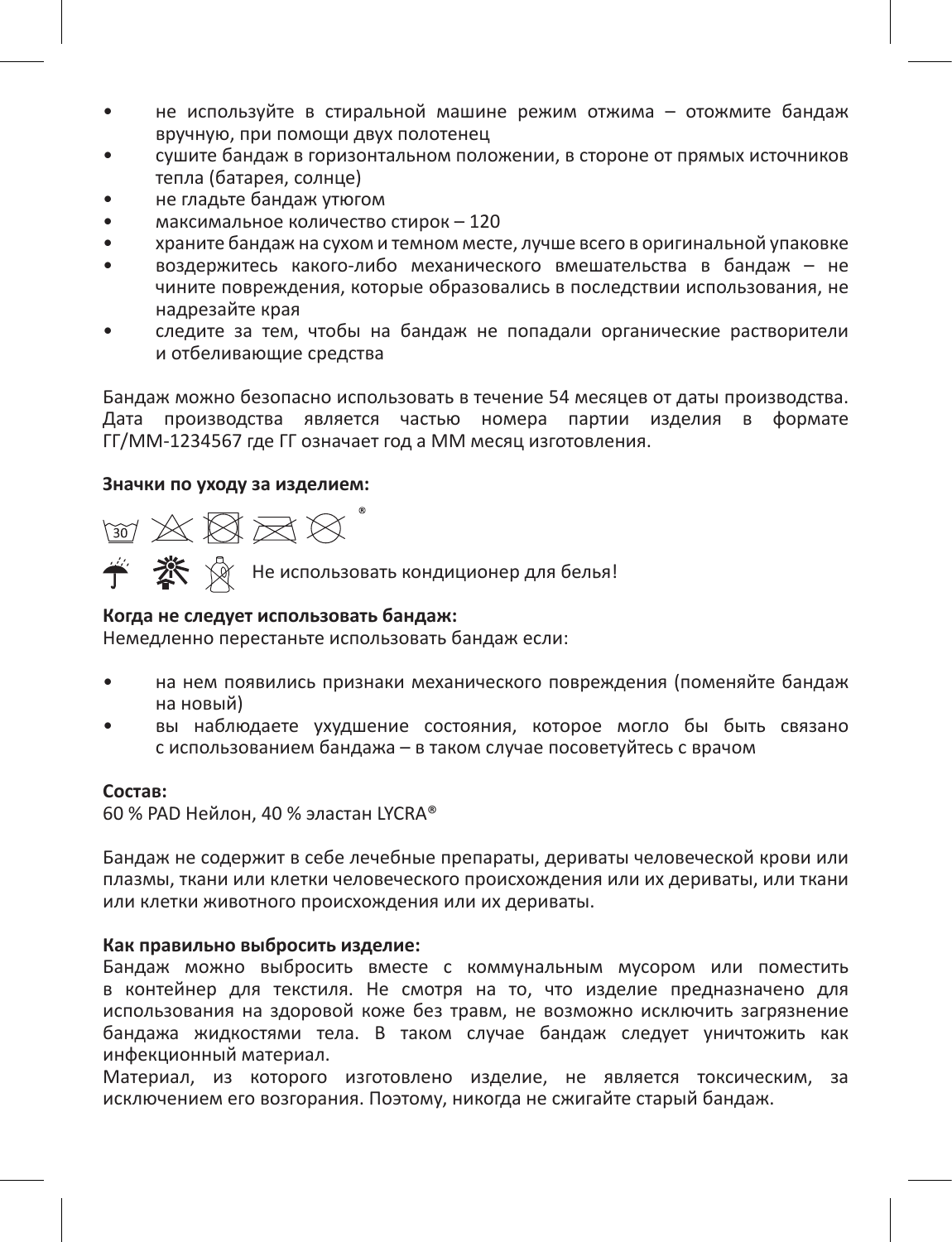**Любые серьезные нежелательные ситуации, которые образовались в связи с использованием изделия, следует сообщить производителю или в соответствующие органы государственной администрации страны, в которой проживает пациент/пользователь:** 

| Česká republika | Státní ústav pro kontrolu léčiv, Šrobárova 48, 100 41 Praha 10                                                                       |
|-----------------|--------------------------------------------------------------------------------------------------------------------------------------|
| Slovensko       | Štátny ústav pre kontrolu liečiv, Kvetná 1024/11, 821 08<br><b>Bratislava</b>                                                        |
| Polska          | Urząd Rejestracji Produktów Leczniczych, Wyrobów Me-<br>dycznych i Produktów Biobójczych, Al. Jerozolimskie 181C,<br>02-222 Warszawa |
| Deutschland     | Das Bundesinstitut für Arzneimittel und Medizinprodukte,<br>Kurt Georg Kiesinger Allee 3, 53175 Bonn                                 |
| Россия          | Roszdravnadzor, Address: 4, bld. 1, Slavyanskaya Square,<br>Moscow, 109074                                                           |
| Україна         | Ministry of Health Ukraine, 7 Hrushevskoho Street, Kyiv,<br>01601                                                                    |
| Australia       | The Therapeutic Goods Administration, 136 Narrabundah<br>Lane, Symonston ACT 2609                                                    |

#### **Производитель:**



ARIES, a.s., Studenec 309, 512 33 Дата последний ревизии текста: 06.03.2020  $C \in$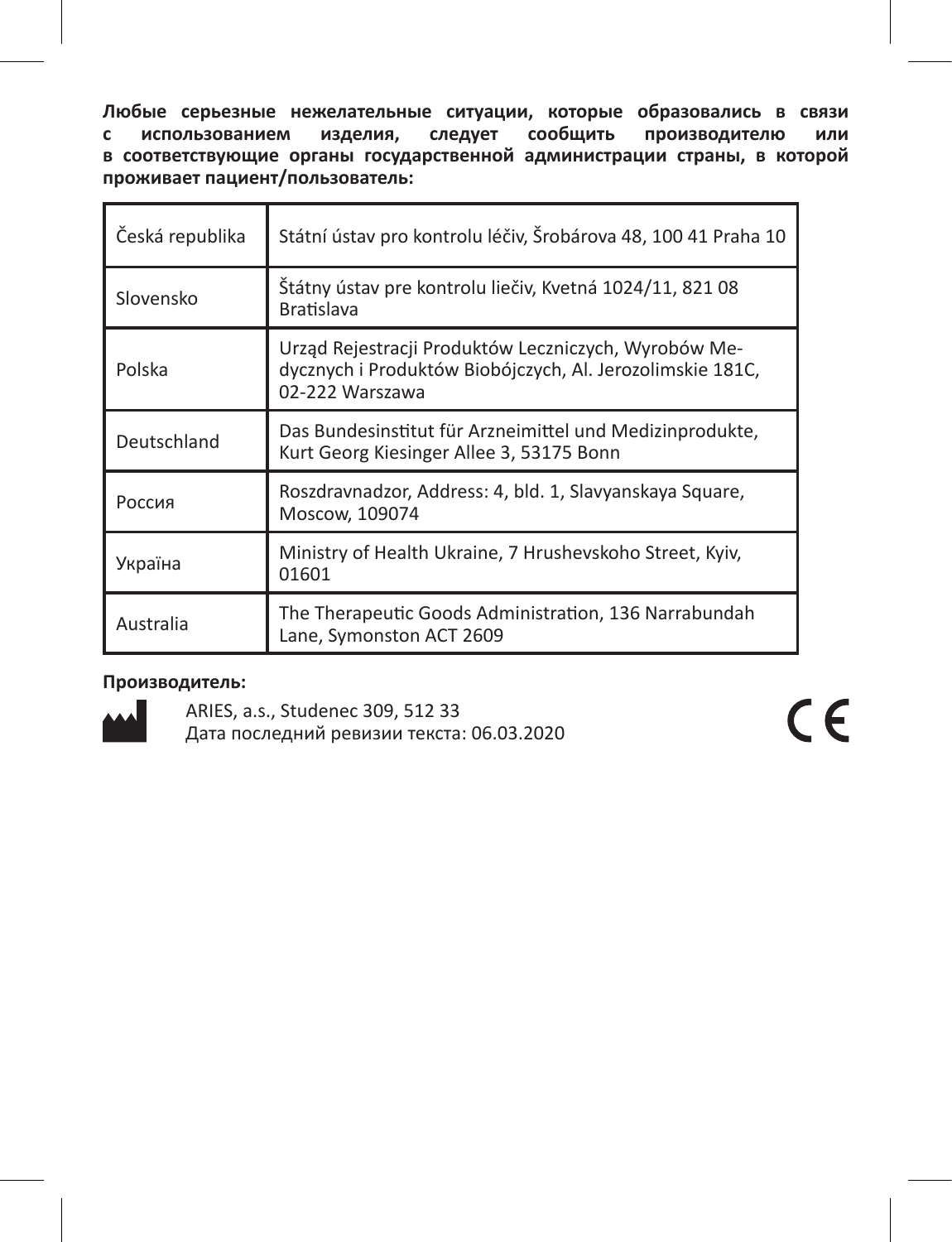## **(PL) Szanowni Klienci,**

trzymają Państwo w rękach opaskę na łokieć, którą stosuje się w leczeniu pooperacyjnym oraz podczas terapii pourazowej. Korzystne właściwości wyrobu wpływają na sprawniejsze funkcjonowanie stawu.

**Avicenum ORTHO 360 opaska stawu łokciowego typ 01** jest wyrobem okrągłodzianym produkowanym z materiałów niedrażniących i niezawierających lateksu. Dzięki odpowiedniemu uciskowi oraz stabilizacji stawu łokciowego uzyskujemy pożądany efekt terapeutyczny. Aby osiągnąć pożądany efekt, konieczne jest, aby wybrać odpowiedni rozmiar. Opaskę stosuje się w celu wzmocnienia łokcia w leczeniu pooperacyjnym i pourazowym. Najlepsze rezultaty osiąga się użytkując opaskę podczas codziennych aktywności fizycznych. Opaska jest wygodna również podczas aktywności sportowych. Podczas dłuższych przerw opaskę należy zdejmować. **Avicenum ORTHO 360 opaska stawu łokciowego typ 01** jest wyrobem medycznym do stosowania w warunkach domowych, jak i placówkach zdrowia.

### **Nazwa wyrobu:**

#### **Avicenum ORTHO 360 opaska stawu łokciowego typ 01**

#### **Warianty wyrobu:**

• obustronna, roz. S - XL

## **Zastosowanie:**

**Avicenum ORTHO 360 opaska stawu łokciowego typ 01** jest wyrobem medycznym do stosowania w warunkach domowych, jak i placówkach zdrowia.

#### **Przeznaczenie wyrobu medycznego:**

Wyrób medyczny przeznaczony do wzmocnienia stawu łokciowego w terapii pourazowej i pooperacyjnej, zapobiega obrzękom zapewniając wsparcie łokcia w terapii, podczas stanu zapalnego lub urazów więzadeł i ścięgien stawu łokciowego. Opaska zapewnia komfort podczas aktywności sportowych w trakcie leczenia czy profilaktyki.

#### **Wskazania:**

- leczenie pooperacyjne i pourazowe stawu łokciowego
- niestabilność i osłabienie więzadeł łokcia
- skręcenia lub urazy ścięgien stawu łokciowego
- stan zapalny i obrzęki łokcia
- syndrom łokcia tenisisty lub łokcia golfisty
- zapobieganie urazom i wzmocnieie łokcia podczas aktywności sportowych

Jeśli używasz opaskę stawu łokciowego po raz pierwszy, zaleca się konsulatcję lekarską w celu potwierdzenia wskazań do jej zastosowania. Jeśli to konieczne, należy regularnie kontrolować stan zdrowia przez lekarza.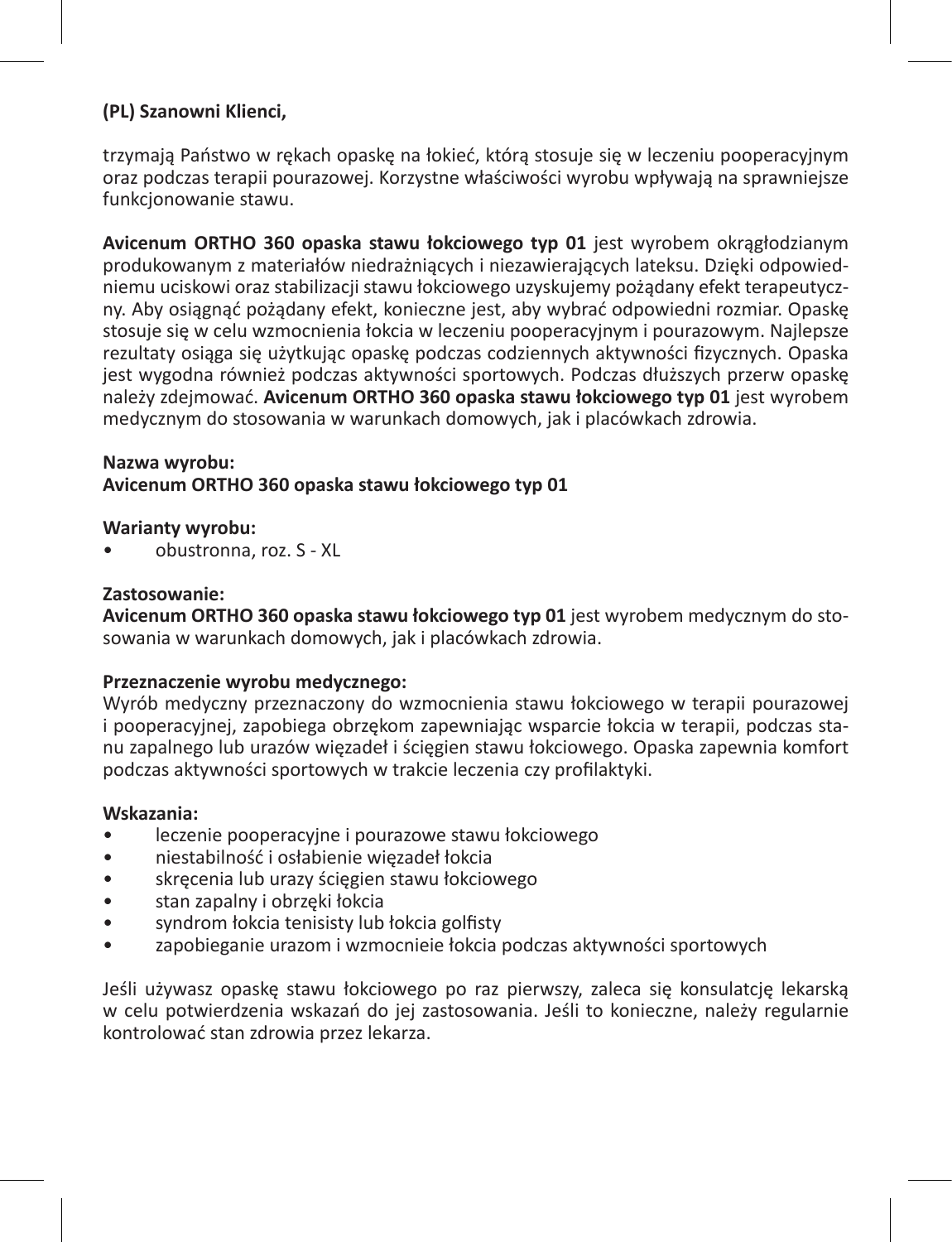#### **Przeciwwskazania:**

- choroby lub uszkodzenie skóry w obrębie stawu łokciowego
- ostre stany zapalne skóry z wysiękiem
- obrzęk limfatyczny
- nadwrażliwość na zastosowane materiały
- drętwienie kończyn, obwodowa neuropatia

Ze względu na znane przeciwwskazania lekarz prowadzący powinien rozważyć użycie opaski stawu łokciowego i ocenić potencjalne ryzyko dla korzyści terapeutycznych wyrobu medycznego.

#### **Grupą docelową są:**

Pacjenci z niestabilnym stawem łokciowym, podczas terapii w stanach pooperacyjnych i pourazowych łokcia oraz pacjenci z powyższymi wskazaniami. Opaska stawu łokciowego jest przeznaczona do stosowania na zdrową, nieuszkodzoną skórę. Opaska jest przeznaczona dla wszystkich grup wiekowych i obu płci. Nie ma ograniczeń co do stosowania w ciąży.

#### **Efekty uboczne:**

Działania uboczne mogą występować zwłaszcza w przypadku nieprawidłowo dobranego rozmiaru lub podczas stosowania opaski pomimo przeciwwskazań. Zbyt mocno obciskająca staw łokciowy opaska, może powodować owrzodzenia, pogorszenie krążenia krwi z powodu ucisku naczyń krwionośnych, pogorszenie tkliwości poprzez nadmierny ucisk nerwów. U alergików i wrażliwych osób może wystąpić podrażnienie skóry (zaczerwienienie, swędzenie, pęcherze) w miejscu styku z materiałem, z którego jest wykonana opaska stawu nadgarstkowego.

#### **Jak dobrać odpowiedni rozmiar:**

Aby osiągnąć pożądany efekt, konieczne jest, aby wybrać odpowiedni rozmiar. Rozmiar można określić jedynie na podstawie pomiaru obwodu kończyny w miejscu wskazanym na rysunku.

#### **Ostrzeżenie:**

Wszelkie obrzęki lub niestabilność łokcia powinny zostać ocenione przez lekarza. Jeśli obrzęk lub niestabilność łokcia zaobserwowano po raz pierwszy, przed rozpoczęciem korzystania z opaski stawu łokciowego należy skonsultować się z lekarzem. Nie zaczynaj samoleczenia łokcia opaską, jeśli nie znasz przyczyny obrzęku i niestabilności łokcia. Jednoczesne stosowanie z innymi wyrobami medycznymi (np. rękawem kompresyjnym) należy zawsze skonsultować z lekarzem.

- do pomiaru użyj centymetra krawieckiego
- pomiaru dokonaj najlepiej rano po przebudzeniu
- poproś o pomoc drugą osobę
- pomiary kończyny mogą się od siebie różnić w trakcie leczenia, może to skutkować wymianą opaski na inny rozmiar.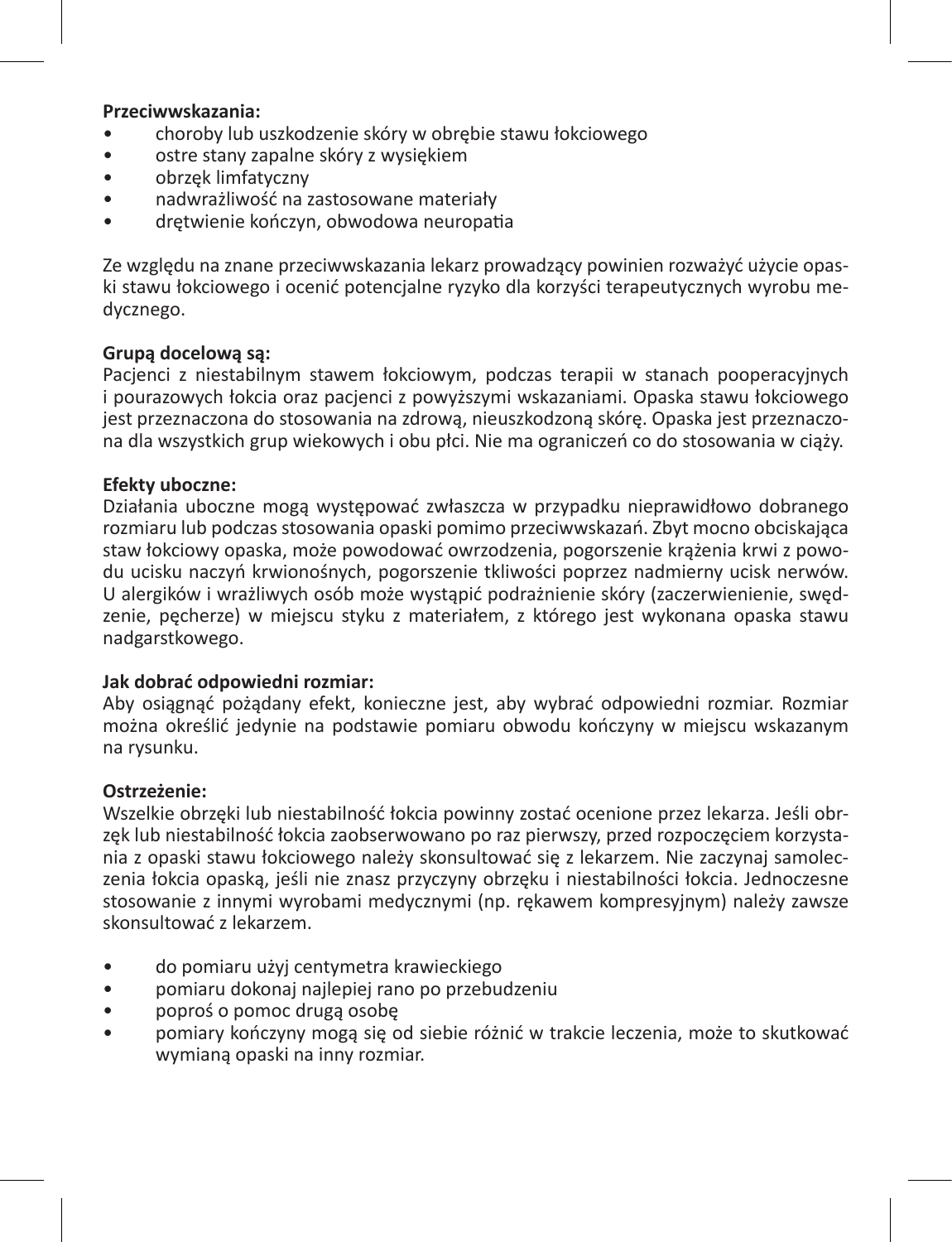| rozmiar | obwód łokcia w cm (bod b) |  |
|---------|---------------------------|--|
|         | $22 - 26$                 |  |
| M       | $26 - 30$                 |  |
|         | $30 - 34$                 |  |
|         | $34 - 38$                 |  |

**W przypadku gdy pomiar znajduje się na granicy dwóch rozmiarów**, wybierz rozmiar większy. Jeśli masz watpliwości co do wyboru rozmiaru opaski stawu łokciowego, należy skonsultować się z wyspecjalizowanym sklepem medycznym lub bezpośrednio z producentem.

**Jeśli opaska stawu łokciowego ciężko się zakłada**, odwiedź specjalistyczny sklep medyczny i poproś o pokazanie techniki sprawnego zakładania opaski.

## **Odpowiednio dobrany rozmiar, gdy:**

- odczuwa się zauważalny, ale nie nieprzyjemny ucisk w łokciu
- opaska nie zsuwa się, nie ulega podwijaniu i falowaniu
- opaska stawu łokciowego nie wżyna się w żadnym miejscu

Rozmiar i dane dotyczące producenta można znaleźć na metce wszytej w górnej części opaski stawu łokciowego.

#### **Zakładanie opaski stawu łokciowego:**

Opaskę naciągamy na łokieć tak, aby była właściwie umieszczona. Opaski nigdy nie zakładajcie ciągnąc za jej górną krawędź, naciągajcie ją zawsze stopniowo. Podczas zakładania opaska nie powinna mieć kontaktu z ostrymi przedmiotami (np.biżuterią) czy długimi paznokciami. Opaska powinna być naciągana równomiernie i bez fałd, aby uzyskać efektywne rozłożenie ucisku. Podczas stosowania kosmetyków pielęgnacyjnych należy odczekać około 15 minut przed założeniem opaski. W przypadku widocznego uszkodzenia mechanicznego wyrobu, należy opaskę zdjąć i najlepiej wymienić na nową.

## **Pielęgnacja i konserwacja:**

**Avicenum ORTHO 360 opaska stawu łokciowego typ 01** jest wyrobem medycznym przeznaczonym do wielokrotnego użytku przez jedną osobę. Swoją skuteczność i bezpieczeństwo zachowuje przez okres 12 miesięcy od pierwszego użycia, z zastrzeżeniem stosowania następujących zasad:

- opaskę na łokieć można prać w pralce (w temp. max. 30 °C, program delikatne tkaniny) w płynie do prania lub specjalnym płynie do prania kompresyjnych pończoch i opasek, w ochronnym woreczku do prania
- nie stosować płynów zmiękczających
- nie wirować, mokrą opaskę odcisnąć pomiędzy dwoma ręcznikami
- suszyć w pozycji poziomej w zacienionym i przewiewnym miejscu, nie wystawiać na bezpośrednie działanie promieni słonecznych, grzejnika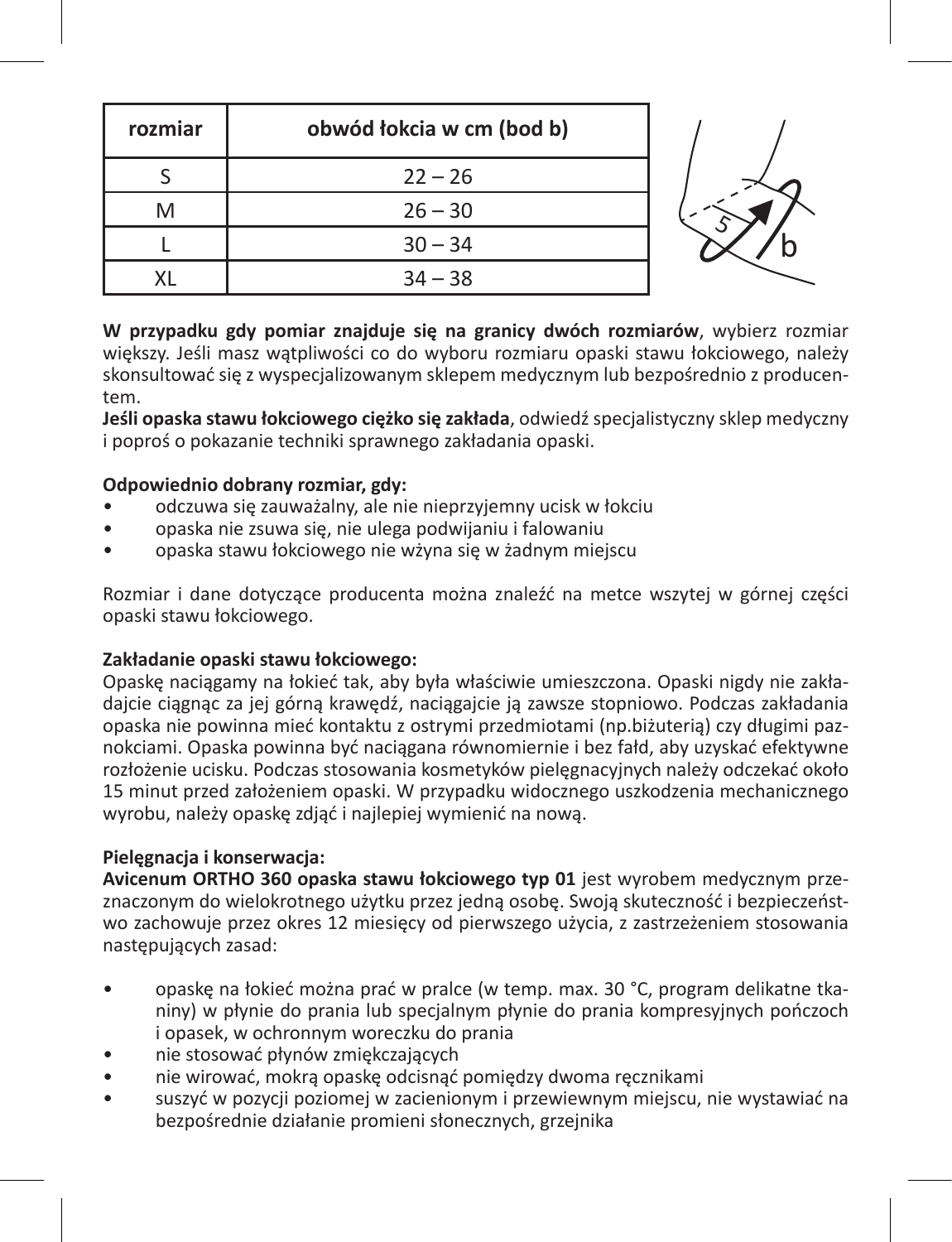- opaski nie wolno prasować
- maksymalna liczba cykli prania to 120
- przechowywać opaskę w opakowaniu w suchym i zacienionym miejscu, w temperaturze pokojowej
- nie wolno ingerować mechanicznie w opaskę, nie odcinać wystających nici, nie naprawiać jej i nie odcinać krawędzi
- opaska nie powinna wchodzić w kontakt z rozpuszczalnikami organicznymi, środkami wybielającymi lub maściami skórnymi

Wyrób medyczny może być bezpiecznie użytkowany 54 miesiące od daty produkcji. Data produkcji jest częścią oznaczenia partii wyrobu medycznego, która jest wyrażona w formacie YY/MM-1234567, gdzie YY oznacza rok, a MM miesiąc produkcji.

## **Symbole dotyczące pielęgnacji:**



## **Kiedy nie używać:**

Należy natychmiast zaprzestać użytkowania w przypadku, gdy:

- zauważysz mechaniczne uszkodzenia opaski (opaskę wymień na nową)
- auważysz niepokojącą zmianę stanu zdrowia, która może wynikać z używania opaski, natychmiast zaprzestań korzystania z wyrobu i skontaktuj się z lekarzem prowadzącym.

#### **Skład:**

60 % PAD Nylon, 40 % elastan LYCRA®

Opaska nie zawiera żadnych substancji czynnych, w tym pochodnych z krwi, osocza lub tkanek ludzkich czy zwierzęcych.

## **Utylizacja:**

Po zużyciu postępować jak z odzieżą. Jeżeli opaska podczas użytkowania została zanieczyszczona biologicznie, należy ją utylizować z odpadami pochodzenia biologicznego. Nie spalaj zużytej opaski, ponieważ może doprowadzić to do powstania toksycznych związków.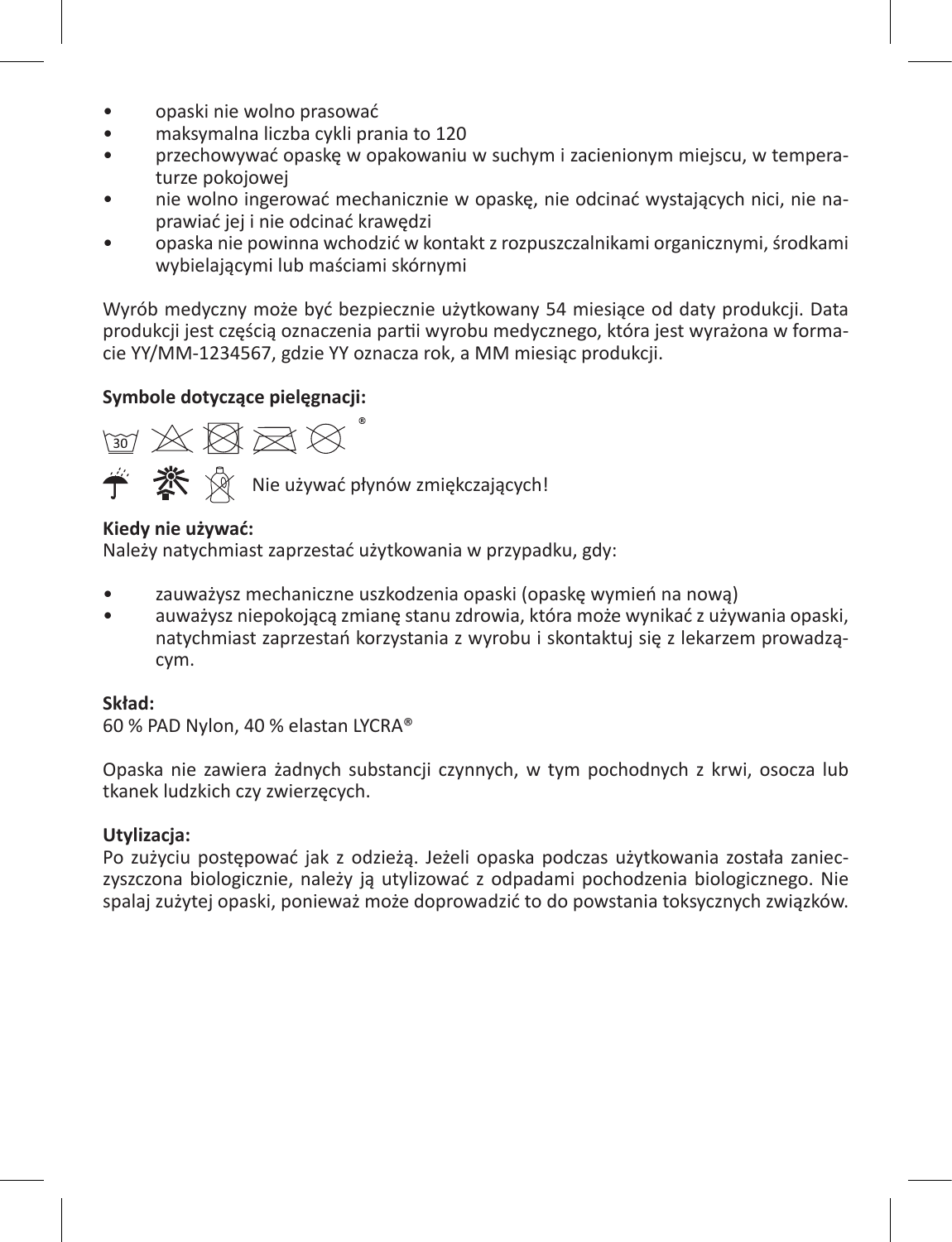**Wszelkie działania niepożądane, które wystąpiły w związku z użytkowaniem opaski stawu łokciowego, należy zgłaszać do producenta lub do właściwego organu państwa członkowskiego, w miejscu zamieszkania użytkownika i/lub pacjenta:**

| Česká republika | Státní ústav pro kontrolu léčiv, Šrobárova 48, 100 41 Praha 10                                                                       |
|-----------------|--------------------------------------------------------------------------------------------------------------------------------------|
| Slovensko       | Štátny ústav pre kontrolu liečiv, Kvetná 1024/11, 821 08<br><b>Bratislava</b>                                                        |
| Polska          | Urząd Rejestracji Produktów Leczniczych, Wyrobów Me-<br>dycznych i Produktów Biobójczych, Al. Jerozolimskie 181C,<br>02-222 Warszawa |
| Deutschland     | Das Bundesinstitut für Arzneimittel und Medizinprodukte,<br>Kurt Georg Kiesinger Allee 3, 53175 Bonn                                 |
| Россия          | Roszdravnadzor, Address: 4, bld. 1, Slavyanskaya Square,<br>Moscow, 109074                                                           |
| Україна         | Ministry of Health Ukraine, 7 Hrushevskoho Street, Kyiv,<br>01601                                                                    |
| Australia       | The Therapeutic Goods Administration, 136 Narrabundah<br>Lane, Symonston ACT 2609                                                    |

## **Producent:**



ARIES, a.s., Studenec 309, 512 33 Studenec Ostatnia rewizja tekstu: 06.03.2020

 $C \in$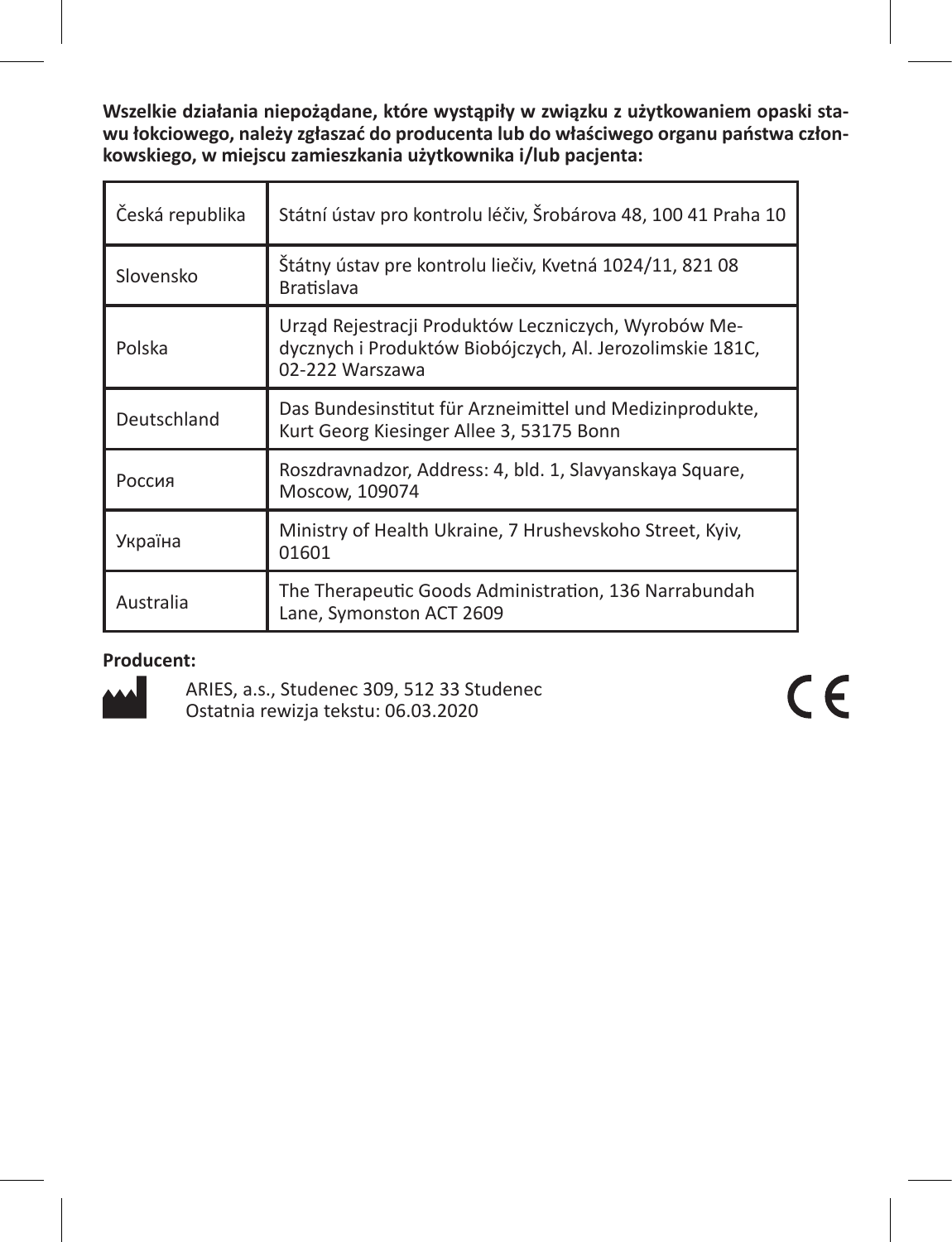## **(CZ) Vážený zákazníku,**

v rukou držíte zdravotní loketní bandáž k podpůrné pooperační a poúrazové terapii. Užitné vlastnosti tohoto výrobku podpoříte jeho správným ošetřováním či užíváním.

**Avicenum ORTHO 360 bandáž loketní typ 01** je vyrobena technologií kruhového pletení. Materiály použité na její výrobu jsou nedráždivé a neobsahují latex. Bandáž působí kompresivně v oblasti lokte, díky čemuž je dosaženo potřebného terapeutického efektu (je nutné zvolit správnou velikost bandáže). Je určena pro podporu lokte při poúrazové a pooperační terapii. Nejlepšího účinku bandáž dosahuje při fyzické zátěži. Bandáž je vhodná i pro sportovní aktivity. Při delších klidových přestávkách byste měli bandáž sundat. **Avicenum ORTHO 360 bandáž loketní typ 01** je zdravotnickým prostředkem určeným k použití v domácím prostředí i u poskytovatelů zdravotních služeb.

## **Název zdravotnického prostředku: Avicenum ORTHO 360 bandáž loketní typ 01**

## **Varianty zdravotnického prostředku:**

• oboustranná, vel. S - XL

## **Uživatelský profil:**

**Avicenum ORTHO 360 bandáž loketní typ 01** je zdravotnickým prostředkem určeným k použití v domácím prostředí i u poskytovatelů zdravotních služeb.

## **Určený účel použití zdravotnického prostředku:**

Zdravotnický prostředek určený k podpoře lokte při poúrazové a pooperační terapii, zamezení vzniku otoku a slouží jako podpora při ochablosti, zánětu nebo úrazu vazů a šlach lokte. Tato bandáž je vhodná i při sportovní aktivitě jako léčebná nebo preventivní.

## **Indikace:**

- podpora poúrazové a pooperační léčby v oblasti lokte
- nestabilita a ochablost vazů lokte
- podvrtnutí nebo úrazy vazů a šlach lokte
- záněty a otoky v oblasti lokte
- syndrom tenisového nebo golfového lokte
- prevence úrazů a zpevnění lokte (např. při sportovních aktivitách)

Pokud loketní bandáž používáte poprvé, je vhodné její použití konzultovat s ošetřujícím lékařem, příp. aby byl zdravotní stav pravidelně lékařem kontrolován.

#### **Kontraindikace:**

- poškozená nebo poraněná pokožka
- akutní mokvající projevy
- lymfatické otoky
- přecitlivělost na použité materiály
- poruchy citlivosti končetin (např. periferní neuropatie)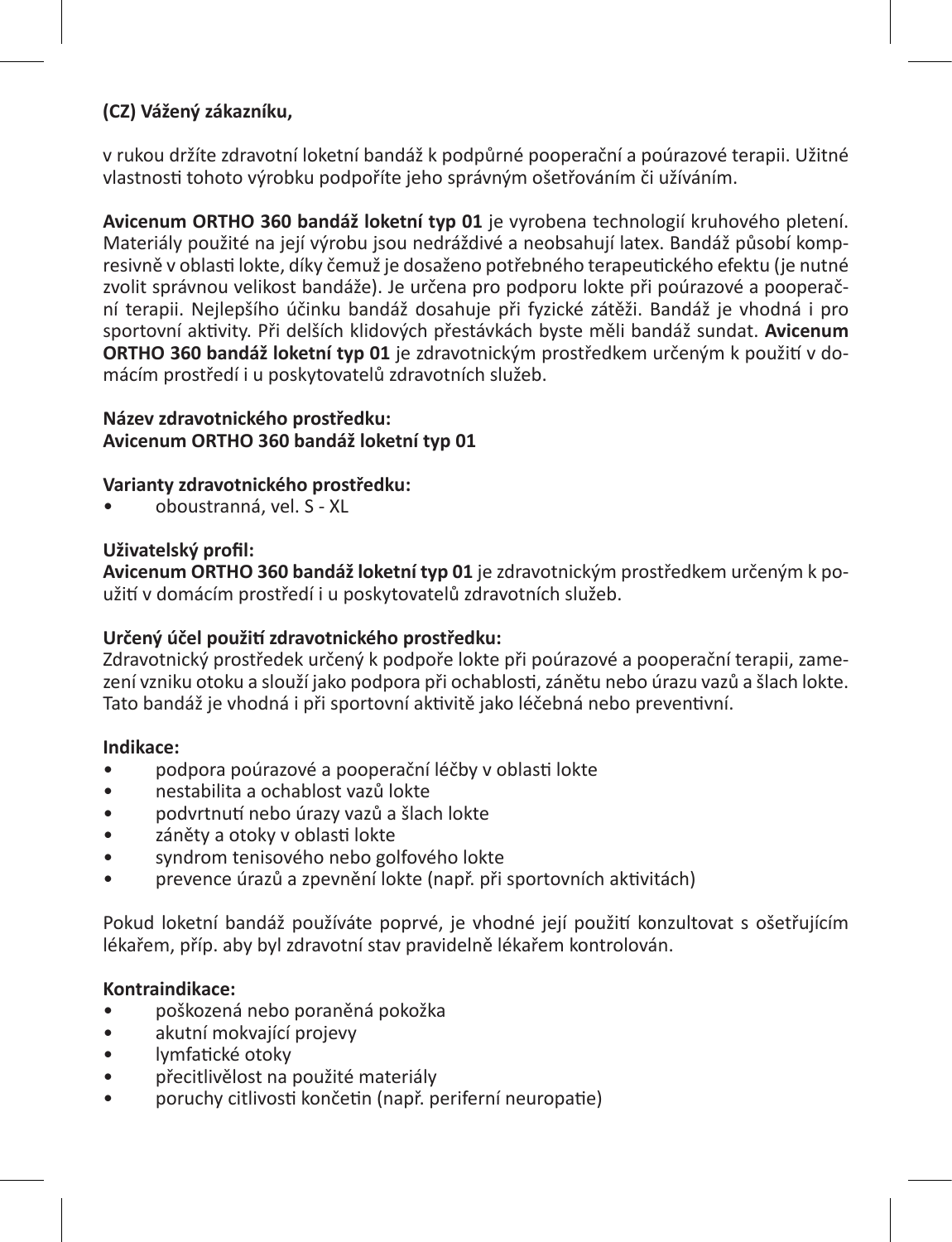Vzhledem ke známým kontraindikacím by měl ošetřující lékař zvážit použití loketní bandáže a posoudit možné riziko s terapeutickým přínosem zdravotnického prostředku.

## **Cílová skupina pacientů:**

Pacienti s nestabilitou lokte, pooperační a poúrazová terapie lokte a dále pacienti s výše zmíněnými indikacemi. Loketní bandáž je určena k použití na zdravou, neporušenou pokožku. Bandáž je určena pro všechny věkové skupiny a obě pohlaví. Není omezení pro použití v těhotenství.

## **Vedlejší účinky:**

Vedlejší účinky se mohou projevit především při nesprávně zvolené velikosti nebo při používání loketní bandáže mimo zátěž. U příliš pevně upnuté loketní bandáže může dojít k otlakům, zhoršení prokrvení vlivem stlačení cév nebo zhoršení citlivosti přílišným stlačením nervů. U vnímavých a přecitlivělých jedinců může dojít k iritaci pokožky (zarudnutí, svědění, tvorba puchýřků) v místě kontaktu s materiálem, ze kterého je loketní bandáž vyrobena.

#### **Jak zvolit správnou velikost loketní bandáže:**

Pro dosažení požadovaného účinku je nutné zvolit správnou velikost. Velikost lze určit pouze změřením obvodů končetiny v místech označených na obrázku.

## **Upozornění:**

Jakékoliv otoky či nestability lokte by měl posoudit lékař. Pokud jste otoky či nestability lokte pozorovali poprvé, poraďte se před používáním loketní bandáže s Vaším lékařem. Nezačínejte samoléčbu loketní bandáží, pokud neznáte příčinu otoku či nestability lokte. Kombinaci s jinými zdravotnickými prostředky (např. s kompresivním pažním návlekem) je nutné vždy konzultovat s Vaším ošetřujícím lékařem.

- k měření používejte krejčovský metr
- měřte vestoje, nejlépe ráno po probuzení
- požádejte o pomoc druhou osobu
- naměřené hodnoty se v průběhu léčby mohou měnit ověřte vždy správnou velikost před použitím nového balení loketní bandáže

| velikost | obvod lokte v cm (bod b) |
|----------|--------------------------|
|          | $22 - 26$                |
| M        | $26 - 30$                |
|          | $30 - 34$                |
|          | $34 - 38$                |



**Pokud jsou naměřené hodnoty na rozhraní dvou velikostí,** zvolte tu větší. Pokud si s volbou velikosti loketní bandáže nejste jisti, navštivte specializovanou výdejnu zdravotnických potřeb nebo přímo výrobce.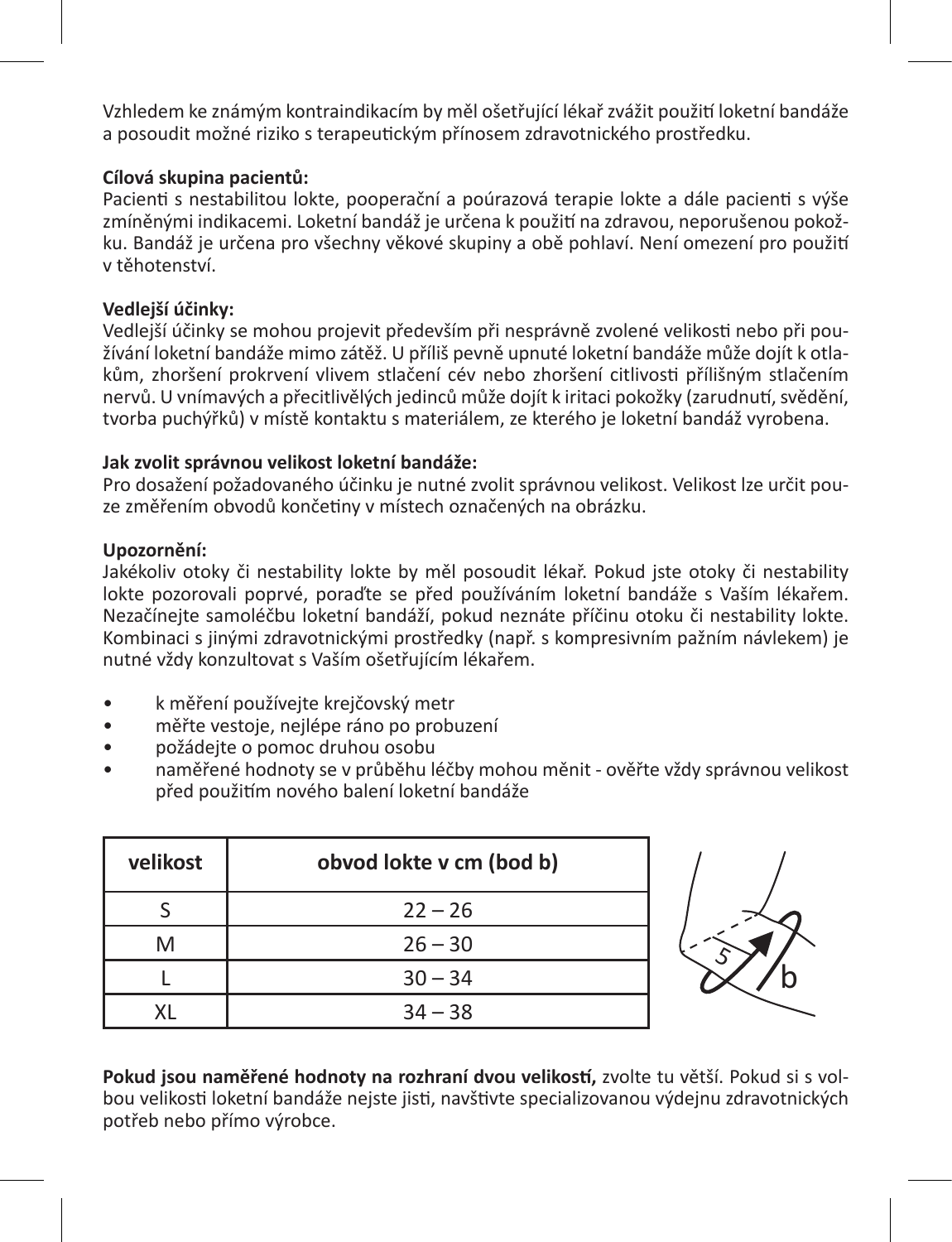**Pokud se loketní bandáž obtížně obléká**, navštivte specializovanou výdejnu zdravotnických potřeb a požádejte o ukázku správné techniky navlékání.

## **Správně zvolená velikost:**

- pociťujete znatelný, nikoliv však nepříjemný tlak v oblasti lokte
- loketní bandáž nesjíždí a neshrnuje se
- loketní bandáž v žádném místě neškrtí

Údaje o velikosti a výrobci najdete na etiketě všité u horního okraje loketní bandáže.

## **Aplikace loketní bandáže:**

Bandáž navlékneme postupným tahem na loket. Bandáž nikdy nenavlékejte pouze tahem za její horní okraj, navlékejte vždy postupně. Při navlékání by bandáž neměla být v kontaktu s ostrými předměty (např. šperky) nebo dlouhými nehty.

Bandáž musí být natažena rovnoměrně a bez záhybů, aby došlo k účinnému rozložení tlaku. Pokud používáte tělovou kosmetiku, vyčkejte s oblékáním bandáže cca 15 min. po aplikaci. V případě viditelného mechanického poškození bandáž dále nenoste a nejlépe vyměňte za novou.

## **Ošetřování a údržba:**

**Avicenum ORTHO 360 bandáž loketní typ 01** je zdravotnickým prostředkem určeným pro opakované použití jednou osobou. Svou účinnost a bezpečnost si zachovává po dobu 12-ti měsíců od prvního použití při dodržení následujících pravidel:

- loketní bandáž lze prát v pračce (maximální teplota praní 30 °C, mírný postup) mýdlovým roztokem nebo speciálním přípravkem pro praní kompresivních punčoch a bandáží, v ochranném obalu (prací sáček)
- nepoužívejte aviváž
- nepoužívejte odstřeďování, mokrou loketní bandáž vymačkejte mezi dvěma ručníky
- sušte ve vodorovné poloze mimo přímý zdroj tepla (radiátor, slunce)
- loketní bandáž nežehlete
- maximální možný počet pracích cyklů je 120
- skladujte v suchu a temnu, nejlépe v originálním obalu
- do loketní bandáže nijak mechanicky nezasahujte, neopravujte místa poškozená používáním, nenastřihávejte okraje
- loketní bandáž nesmí přijít do styku s organickými rozpouštědly, bělícími přípravky

Zdravotnický prostředek smí být bezpečně používán 54 měsíců od data výroby. Toto datum je součástí šarže zdravotnického prostředku, které je vyjádřeno ve formátu RR/MM-1234567, kde RR znamená rok a MM měsíc výroby.

## **Ošetřovací symboly:**

**M X X X X** Nepoužívat aviváž!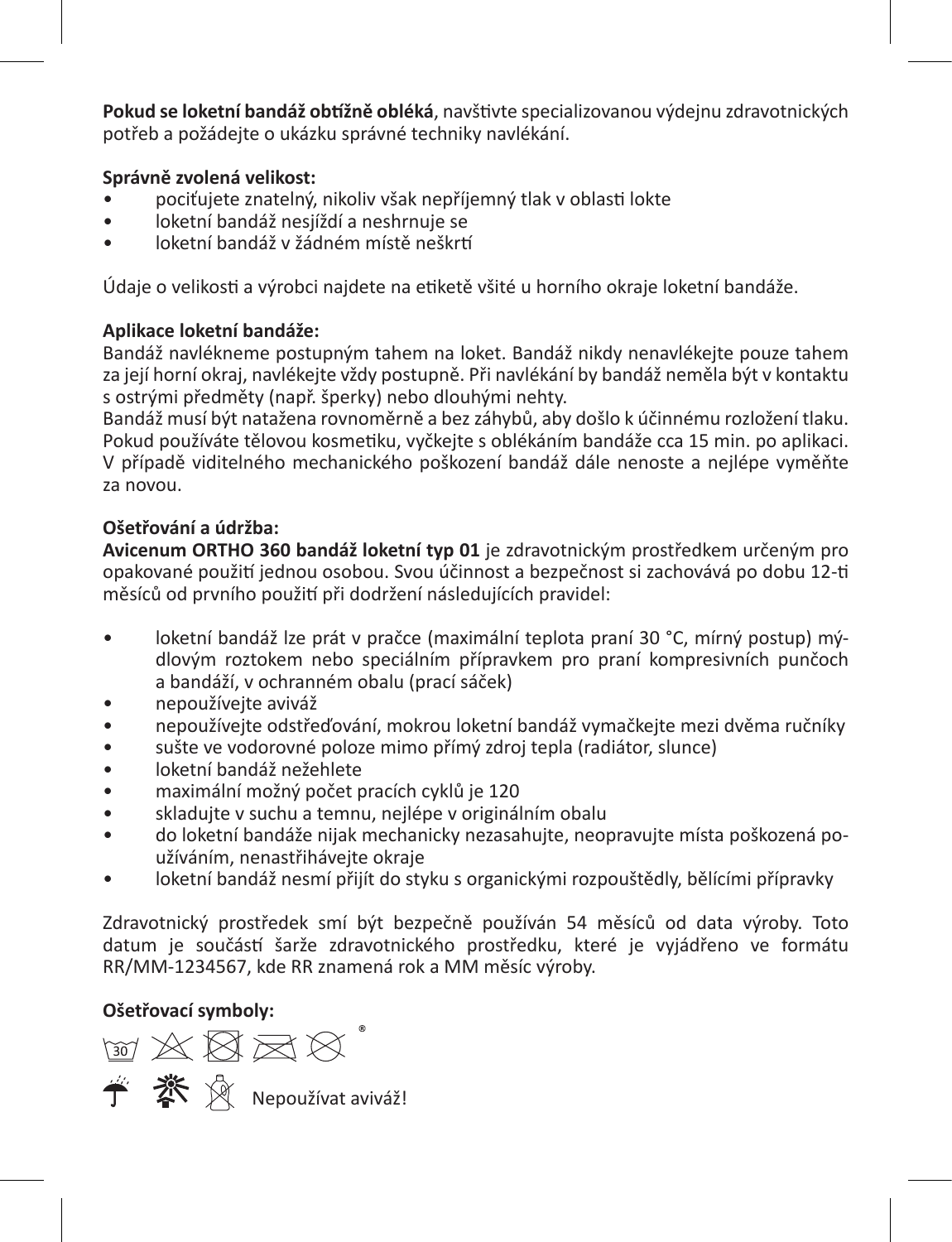#### **Kdy nepoužívat:**

Zdravotnický prostředek ihned přestaňte používat pokud:

- se objeví známky mechanického poškození (bandáž vyměňte za novou)
- pozorujete zhoršení zdravotního stavu, které by mohlo mít souvislost s používáním loketní bandáže - v takovém případě se poraďte se svým ošetřujícím lékařem

#### **Složení:**

60 % PAD Nylon, 40 % elastan LYCRA®

Tento zdravotnický prostředek neobsahuje léčivou látku, včetně derivátů lidské krve nebo plazmy, tkáně nebo buňky lidského původu nebo jejich deriváty, tkáně nebo buňky zvířecího původu nebo jejich deriváty.

#### **Likvidace:**

Loketní bandáž je možno likvidovat s běžným komunálním odpadem, případně odložit do kontejneru určeného na textil. Ačkoliv je výrobek určen pro použití na zdravou, neporušenou pokožku, není vyloučeno, že během používání došlo ke kontaminaci tělními tekutinami. V takovém případě by měla být loketní bandáž zlikvidována jako infekční materiál. Použitý materiál není toxický, pokud nedojde k jeho hoření. Použitou bandáž nikdy nespalujte.

**Jakákoliv závažná nežádoucí příhoda, ke které došlo v souvislosti s dotčeným prostředkem, by měla být hlášena výrobci a příslušnému orgánu členského státu, v němž je uživatel a/nebo pacient usazen:** 

| Česká republika | Státní ústav pro kontrolu léčiv, Šrobárova 48, 100 41 Praha 10                                                                       |
|-----------------|--------------------------------------------------------------------------------------------------------------------------------------|
| Slovensko       | Štátny ústav pre kontrolu liečiv, Kvetná 1024/11, 821 08<br><b>Bratislava</b>                                                        |
| Polska          | Urząd Rejestracji Produktów Leczniczych, Wyrobów Me-<br>dycznych i Produktów Biobójczych, Al. Jerozolimskie 181C,<br>02-222 Warszawa |
| Deutschland     | Das Bundesinstitut für Arzneimittel und Medizinprodukte,<br>Kurt Georg Kiesinger Allee 3, 53175 Bonn                                 |
| Россия          | Roszdravnadzor, Address: 4, bld. 1, Slavyanskaya Square,<br>Moscow, 109074                                                           |
| Україна         | Ministry of Health Ukraine, 7 Hrushevskoho Street, Kyiv,<br>01601                                                                    |
| Australia       | The Therapeutic Goods Administration, 136 Narrabundah<br>Lane, Symonston ACT 2609                                                    |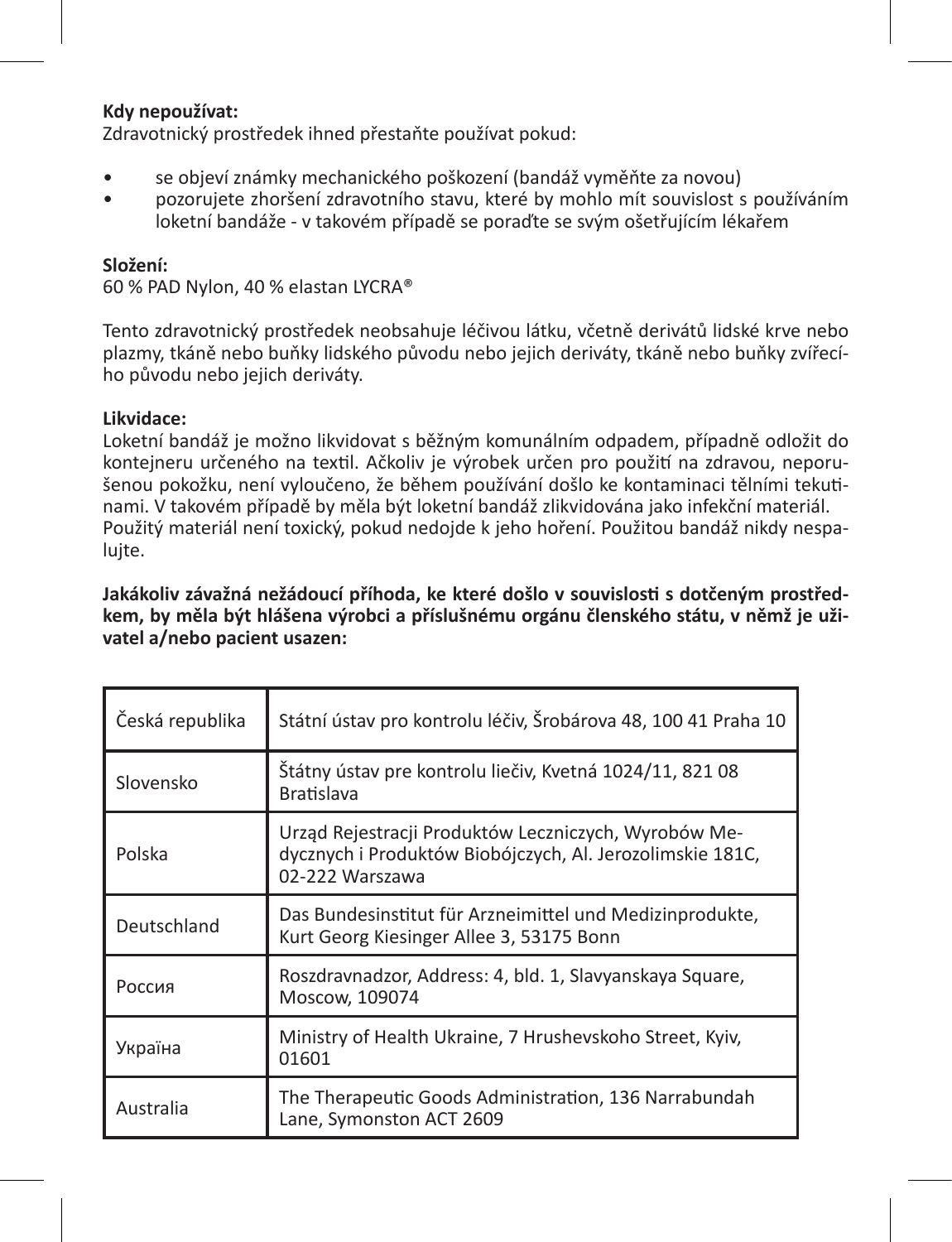**Výrobce:**



ARIES, a.s., Studenec 309, 512 33 Studenec Datum poslední revize textu: 06.03.2020

 $C \in$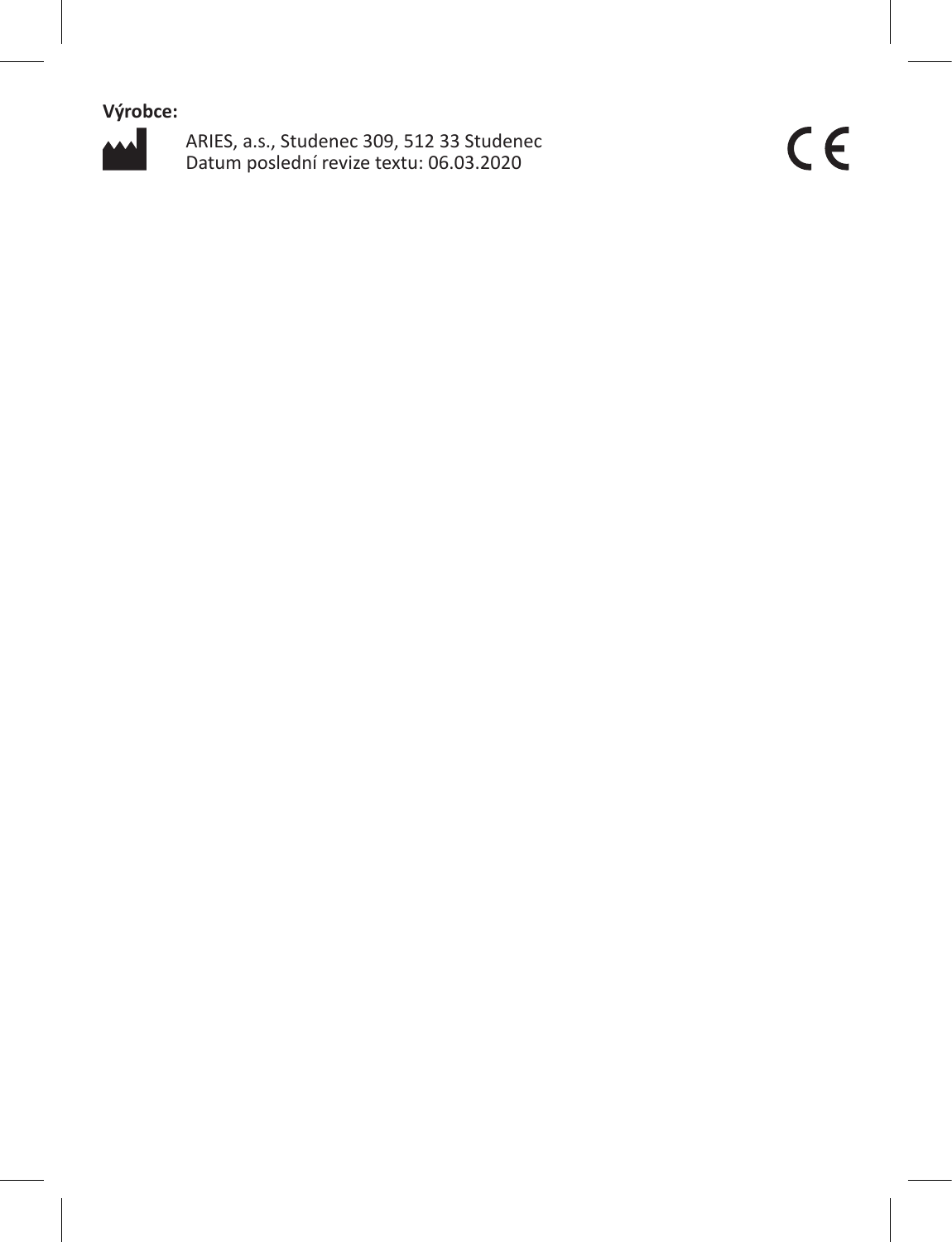## **(SK) Vážený zákazník,**

v rukách držíte zdravotnú lakťovú bandáž na podpornú pooperačnú a poúrazovú terapiu. Úžitkové vlastnosti tohoto výrobku podporíte jeho správnym ošetrovaním či používaním.

**Avicenum ORTHO 360 bandáž lakťa typ 01** je vyrobená technológiou kruhového pletenia. Materiály použité na jej výrobu sú nedráždivé a neobsahujú latex. Bandáž pôsobí kompresívne v oblasti lakťa, vďaka čomu je dosiahnutý potrebný terapeutický efekt (je nutné zvoliť správnu veľkosť bandáže). Je určená pre podporu lakťa pri poúrazovej a pooperačnej terapii. Bandáž dosahuje najlepší účinok pri fyzickej záťaži. Bandáž je vhodná aj pre športové aktivity. Pri dlhších kľudových prestávkach by ste mali bandáž zložiť. **Avicenum ORTHO 360 bandáž lakťa typ 01** je zdravotníckym prostriedkom určeným na použitie v domácom prostredí aj u poskytovateľov zdravotných služieb.

## **Názov zdravotníckej pomôcky: Avicenum ORTHO 360 bandáž lakťa typ 01**

## **Varianty zdravotníckej pomôcky:**

• obojstranná veľ. S – XL

## **Uživateľský profil:**

**Avicenum ORTHO 360 bandáž lakťa typ 01** je zdravotníckou pomôckou určenou na použitie v domácom prostredí aj u poskytovateľov zdravotných služieb.

## **Určený účel použitia zdravotníckej pomôcky:**

Zdravotnícka pomôcka určená na podporu lakťa pri poúrazovej a pooperačnej terapii, zamedzenie vzniku opuchu a slúži ako podpora pri ochabnutosti, zápalu alebo úraze väzov a šliach lakťa. Táto bandáž je vhodná aj pri športovej aktivite ako liečebná alebo preventívna.

#### **Indikácie:**

- podpora poúrazovej a pooperačnej liečby v oblasti lakťa
- nestabilita a ochabnutosť väzov lakťa
- podvrtnutie alebo úrazy väzov a šliach lakťa
- zápaly a opuchy v oblasti lakťa
- syndróm tenisového alebo golfového lakťa
- prevencia úrazov a spevnenie lakťa (napr. pri športových aktivitách)

Ak lakťovú bandáž používate prvýkrát, je vhodné jej použitie konzultovať s ošetrujúcim lekárom, príp. aby bol zdravotný stav pravidelne lekárom kontrolovaný.

## **Kontraindikácie:**

- poškodená alebo poranená pokožka
- akútne mokvajúce prejavy
- lymfatické opuchy
- precitlivenosť na použité materiály
- poruchy citlivosti končatín (napr. periférna neuropatia)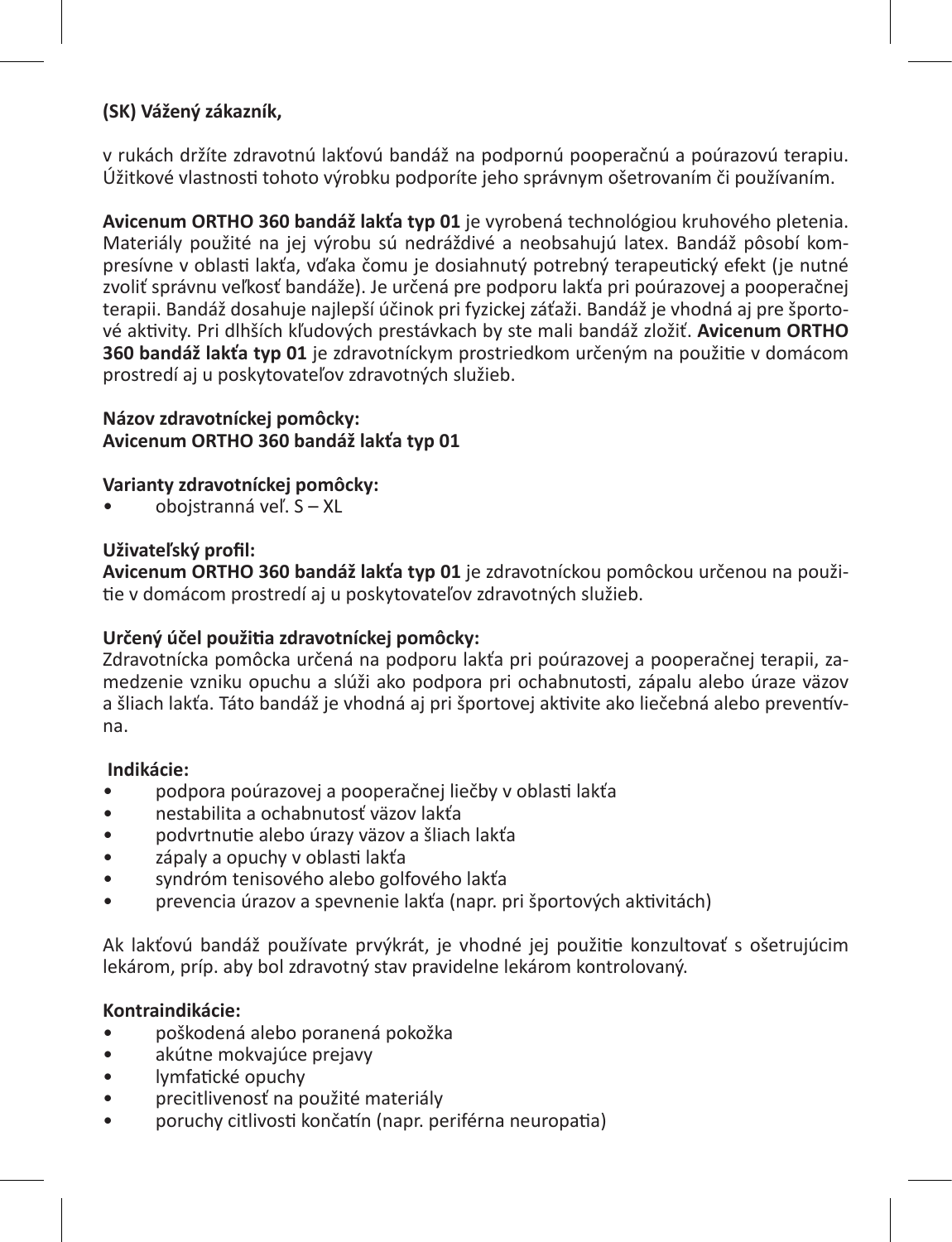Vzhľadom k známym kontraindikáciám by mal ošetrujúci lekár zvážiť použitie lakťovej bandáže a posúdiť možné riziko s terapeutickým prínosom zdravotníckej pomôcky.

## **Cieľová skupina pacientov:**

Pacienti s nestabilitou lakťa, pooperačná a poúrazová terapia lakťa a ďalej pacienti s vyššie spomínanými indikáciami. Lakťová bandáž je určená na použitie na zdravú, neporušenú pokožku. Bandáž je určená pre všetky vekové skupiny a obe pohlavia. Nie je obmedzenie pre použitie v tehotenstve.

## **Vedľajšie účinky:**

Vedľajšie účinky sa môžu prejaviť predovšetkým pri nesprávne zvolenej veľkosti alebo pri používaní lakťovej bandáže mimo záťaž. Pri príliš pevne zatiahnutej lakťovej bandáži môže dôjsť k otlakom, zhoršeniu prekrvenia vplyvom stlačenie ciev alebo k zhoršeniu citlivosti prílišným stlačením nervov. U vnímavých a precitlivených jedincov môže dôjsť k iritácii pokožky (začervenanie, svrbenie, tvorba pľuzgierikov) v mieste kontaktu s materiálom, z ktorého je lakťová bandáž vyrobená.

## **Ako vybrať správnu veľkosť lakťovej bandáže:**

Pre dosiahnutie požadovaného účinku je nutné zvoliť správnu veľkosť. Veľkosť sa dá určiť len zmeraním obvodov končatiny v miestach označených na obrázku.

#### **Upozornenie:**

Akékoľvek opuchy či nestability lakťa by mal posúdiť lekár. Ak ste opuchy či nestability lakťa spozorovali prvýkrát, poraďte sa pred používaním lakťovej bandáže s Vašim lekárom. Nezačínajte samoliečbu lakťovou bandážou, ak nepoznáte príčinu opuchu či nestability lakťa. Kombináciu s inými zdravotníckymi pomôckami (napr. s kompresívnymi pančuchami) je nutné vždy konzultovať s Vašim ošetrujúcim lekárom.

- k meraniu používajte krajčírsky meter
- merajte postojačky, najlepšie ráno po prebudení
- požiadajte o pomoc druhú osobu
- namerané hodnoty sa v priebehu liečby môžu meniť overte vždy správnu veľkosť pred použitím nového balenia lakťovej bandáže

| veľkosť | obvod lakťa v cm (bod b) |
|---------|--------------------------|
|         | $22 - 26$                |
| M       | $26 - 30$                |
|         | $30 - 34$                |
| ΧI      | $34 - 38$                |



**Ak sú namerané hodnoty na rozhraní dvoch veľkostí**, vyberte tú väčšiu. Ak si nie ste istí s voľbou veľkosti lakťovej bandáže, navštívte špecializovanú výdajňu zdravotníckych pomôcok alebo priamo výrobcu.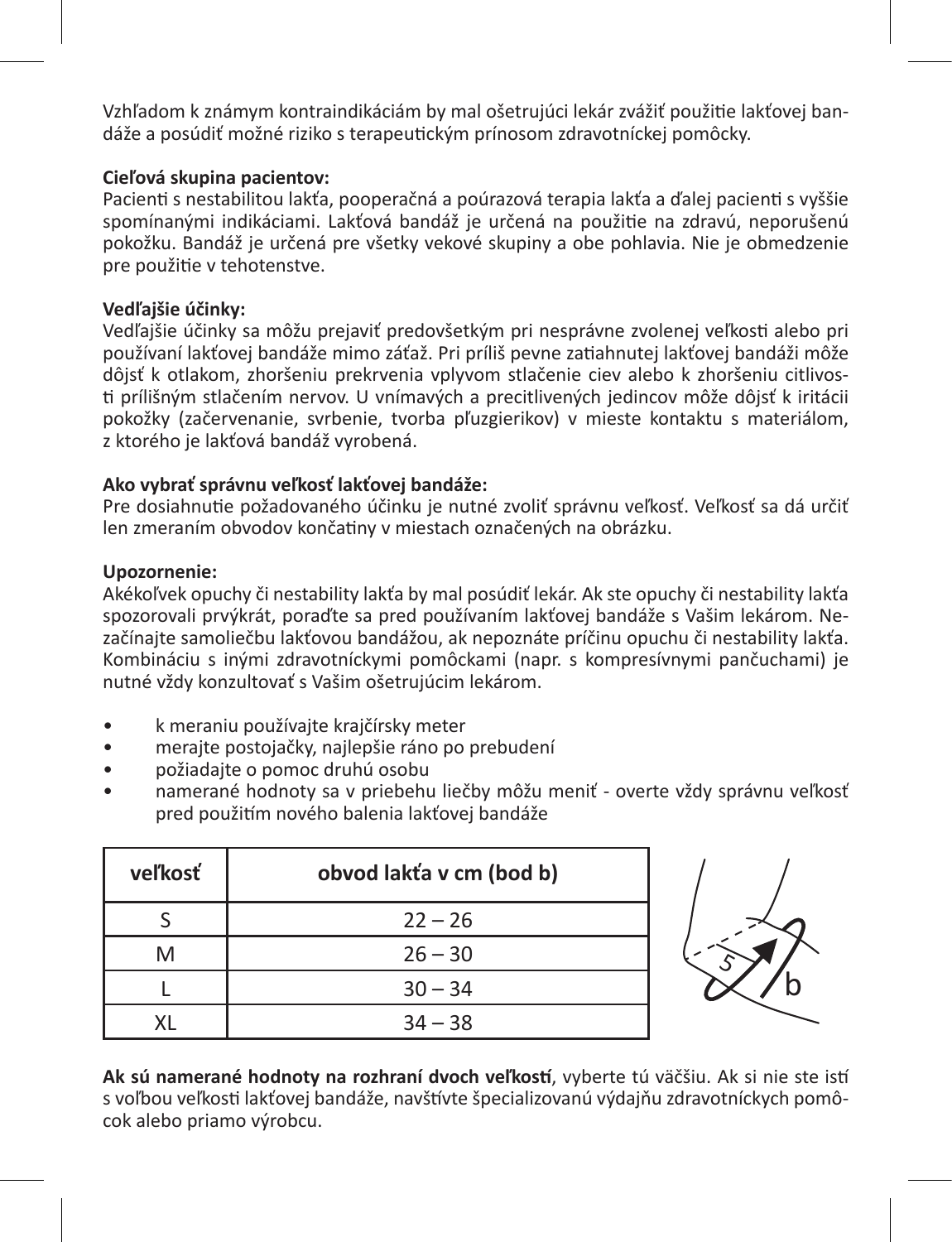**Ak sa lakťová bandáž ťažko oblieka,** navštívte špecializovanú výdajňu zdravotníckych pomôcok a požiadajte o ukážku správnej techniky navliekania.

## **Správne zvolená veľkosť:**

- pociťujete znateľný, nie však nepríjemný tlak v oblasti lakťa
- lakťová bandáž neschádza a nezhrňuje sa
- lakťová bandáž v žiadnom mieste neškrtí

Údaje o veľkosti a výrobcovi nájdete na etikete všité pri hornom okraji lakťovej bandáže.

## **Aplikácia lakťovej bandáže:**

Bandáž navliekame postupným ťahom na lakeť. Bandáž nikdy nenavliekajte iba ťahom za jej horný okraj, navliekajte vždy postupne. Pri navliekaní by bandáž nemala byť v kontakte s ostrými predmetmi (napr. šperky) alebo dlhými nechtami. Bandáž musí byť natiahnutá rovnomerne a bez záhybov, aby došlo k účinnému rozloženie tlaku. Ak používate telovú kozmetiku, počkajte s obliekaním bandáže cca 15 min. po aplikácii. V prípade viditeľného mechanického poškodenia bandáž ďalej nenoste a najlepšie ju vymeňte za novú.

## **Ošetrovanie a údržba:**

**Avicenum ORTHO 360 bandáž lakťa typ 01** je zdravotníckou pomôckou určenou pre opakované použitie jednou osobou. Svoju účinnosť a bezpečnosť si zachováva po dobu 12-tich mesiacov od prvého použitia pri dodržaní nasledujúcich pravidiel:

- lakťová bandáž možno prať v práčke (maximálna teplota prania 30 °C, mierny postup) mydlovým roztokom alebo špeciálnym prípravkom pre pranie kompresívnych pančúch a bandáží, v ochrannom obale (pracie vrecko)
- nepoužívajte aviváž
- nepoužívajte odstreďovanie, mokrú lakťovú bandáž vysušte medzi dvoma uterákmi
- sušte vo vodorovnej polohe mimo priamy zdroj tepla (radiátor, slnko)
- lakťovú bandáž nežehlite
- maximálny možný počet pracích cyklov je 120
- skladujte v suchu a v tme, najlepšie v originálnom obale
- do lakťovej bandáže nijako mechanicky nezasahujte, neopravujte miesta poškodené používaním, nenastrihávajte okraje
- lakťová bandáž nesmie prísť do styku s organickými rozpúšťadlami, bieliacimi prípravkami

Zdravotnícky prostriedok smie byť bezpečne používaný 54 mesiacov od dátumu výroby. Tento dátum je súčasťou šarže zdravotníckej pomôcky, ktoré je vyjadrené vo formáte RR/MM-1234567, kde RR znamená rok a MM mesiac výroby.

## **Ošetrovacie symboly:**

≥ 交叉运动 Nepoužívať aviváž!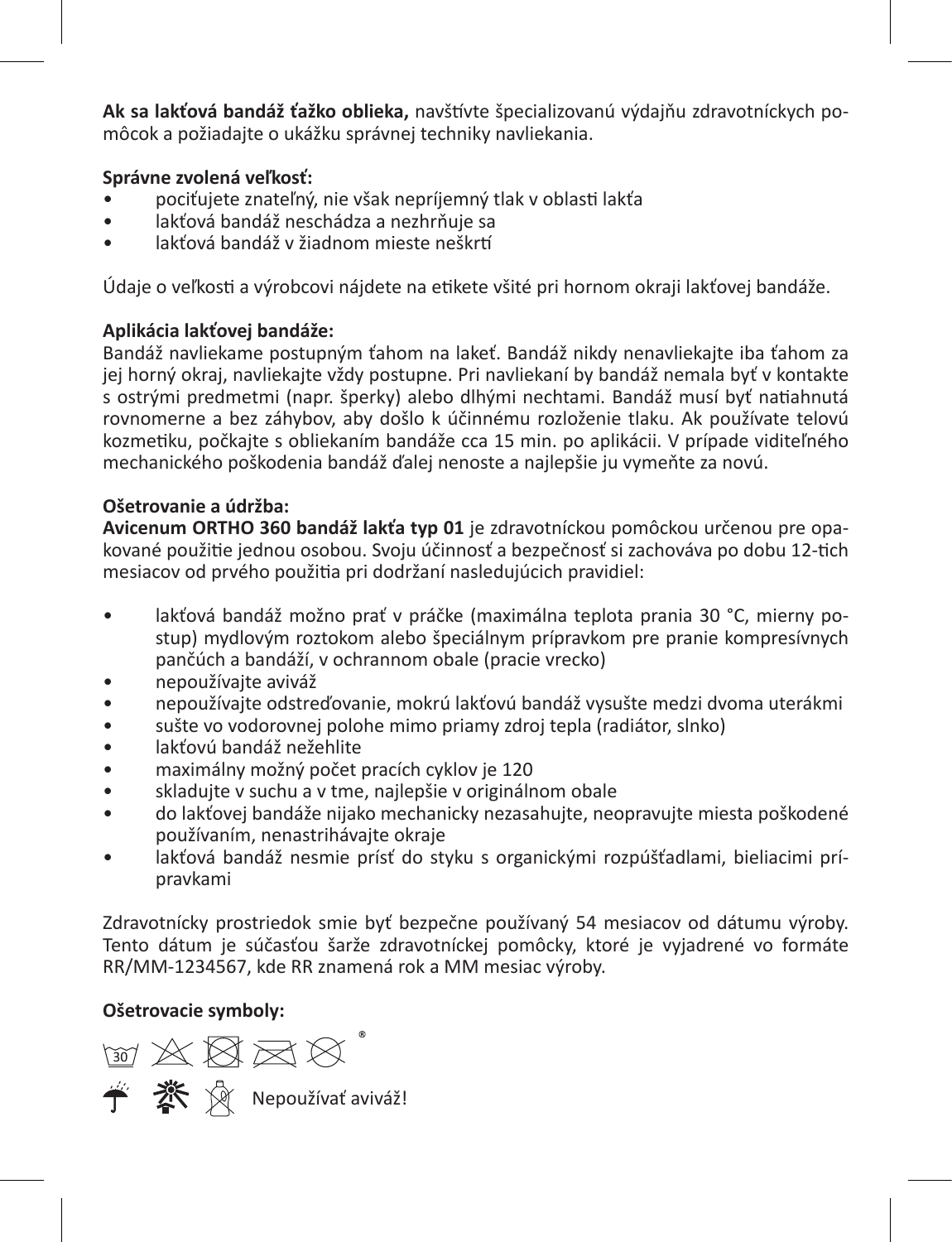### **Kedy nepoužívať:**

Zdravotnícku pomôcku ihneď prestaňte používať ak:

- sa objavia známky mechanického poškodenia (bandáž vymeňte za novú)
- pozorujete zhoršenie zdravotného stavu, ktoré by mohlo mať súvislosť s používaním lakťovej bandáže - v takom prípade sa poraďte so svojím ošetrujúcim lekárom

### **Zloženie:**

60 % PAD Nylon, 40 % elastan LYCRA®

Táto zdravotnícka pomôcka neobsahuje liečivo, vrátane derivátov ľudskej krvi alebo plazmy, tkanivá alebo bunky ľudského pôvodu alebo ich deriváty, tkanivá alebo bunky živočíšneho pôvodu alebo ich deriváty.

#### **Likvidácia:**

Lakťovú bandáž je možné likvidovať s bežným komunálnym odpadom, prípadne odložiť do kontajnera určeného na textil. Hoci je výrobok určený pre použitie na zdravú, neporušenú pokožku, nie je vylúčené, že počas používania došlo ku kontaminácii telesnými tekutinami. V takom prípade by mala byť lakťová bandáž zlikvidovaná ako infekčný materiál. Použitý materiál nie je toxický, ak nedôjde k jeho horeniu. Použitú bandáž nikdy nespaľujte.

### **Akýkoľvek závažný nežiaduci účinok, ku ktorému došlo v súvislosti s používaním tejto lakťovej bandáže, by mal byť hlásený výrobcovi alebo príslušnému orgánu členského štátu, v ktorom je užívateľ a/alebo pacient žijúci:**

| Česká republika | Státní ústav pro kontrolu léčiv, Šrobárova 48, 100 41 Praha 10                                                                       |
|-----------------|--------------------------------------------------------------------------------------------------------------------------------------|
| Slovensko       | Štátny ústav pre kontrolu liečiv, Kvetná 1024/11, 821 08<br><b>Bratislava</b>                                                        |
| Polska          | Urząd Rejestracji Produktów Leczniczych, Wyrobów Me-<br>dycznych i Produktów Biobójczych, Al. Jerozolimskie 181C,<br>02-222 Warszawa |
| Deutschland     | Das Bundesinstitut für Arzneimittel und Medizinprodukte,<br>Kurt Georg Kiesinger Allee 3, 53175 Bonn                                 |
| Россия          | Roszdravnadzor, Address: 4, bld. 1, Slavyanskaya Square,<br>Moscow, 109074                                                           |
| Україна         | Ministry of Health Ukraine, 7 Hrushevskoho Street, Kyiv,<br>01601                                                                    |
| Australia       | The Therapeutic Goods Administration, 136 Narrabundah<br>Lane, Symonston ACT 2609                                                    |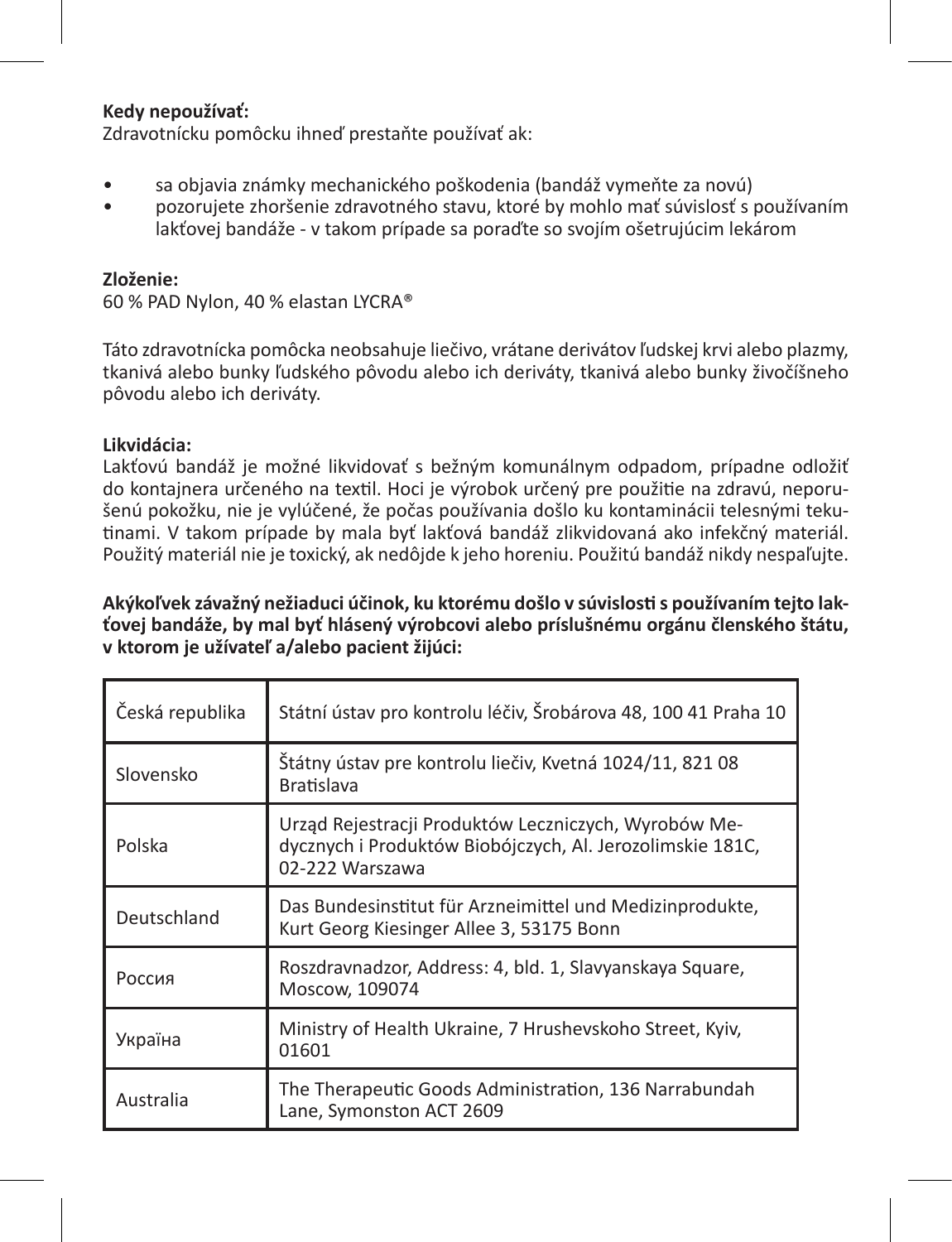**Výrobca:**



ARIES, a.s., Studenec 309, 512 33 Studenec Dátum poslednej revízie textu: 06.03.2020

 $C \in$